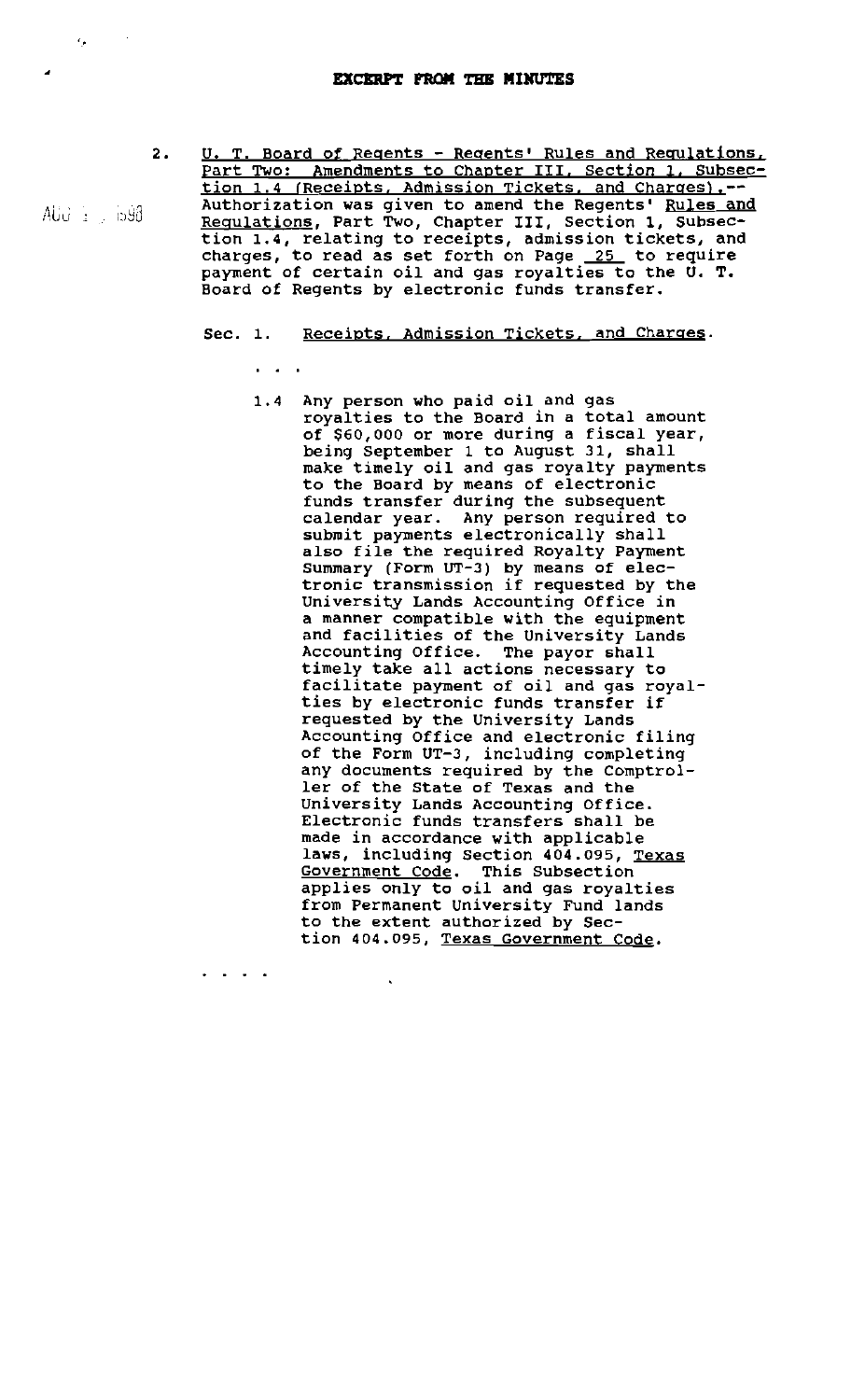These amendments to the Regents' Rules and Regulations will provide a higher degree of internal control over a greater percentage of oil and gas royalties paid to the Permanent University Fund and will ensure payments made by means of electronic transfer are received and available in a more timely manner. The University of Texas System University Lands Accounting Office intends to request that all payors subject to this Regents' also electronically file the required Royalty Payment also electronically life the required Royalty Payment<br>Summary (UT-3) when it can be assured that filing over the internet can be accomplished in a secure manner.

 $\mathbb{R}^2$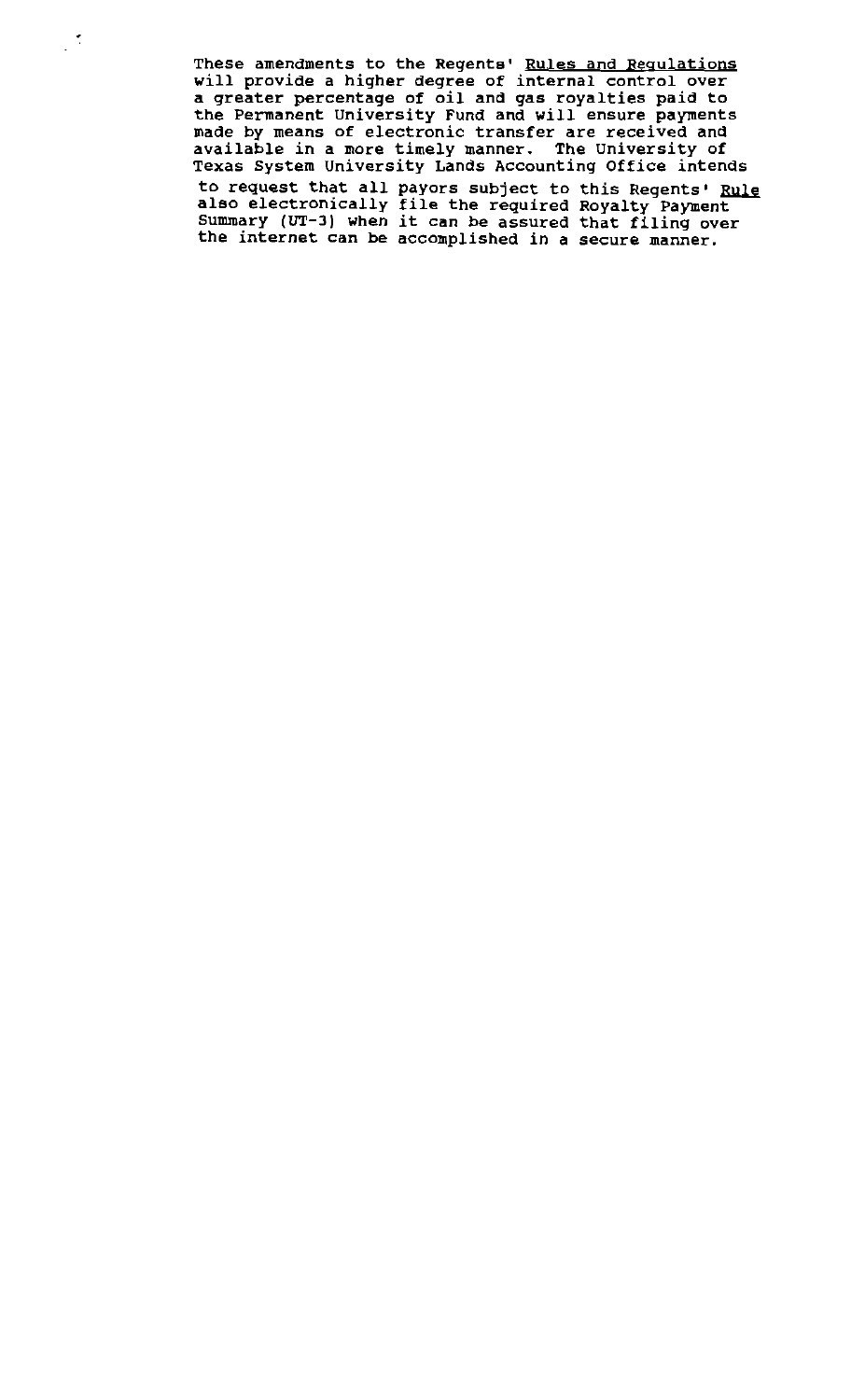$\ddot{\phantom{1}}$ 

- 3. U. T. Board of Regents Regents' Rules and Regulations. Part Two; Amendments to Chapter XI, Section 1 (Contract Administration) and Chapter XII, Sections 2, 8, and 9 (Intellectual Property) ,--Approval was given to amend FEB : 898 the Regents' Rules and Requlations, Part Two, Chapter XI, Section 1, regarding contract administration, and Chap
	- ter XII, Sections 2, 8, and 9, regarding intellectual property, to read as set out on Pages 16 - 19.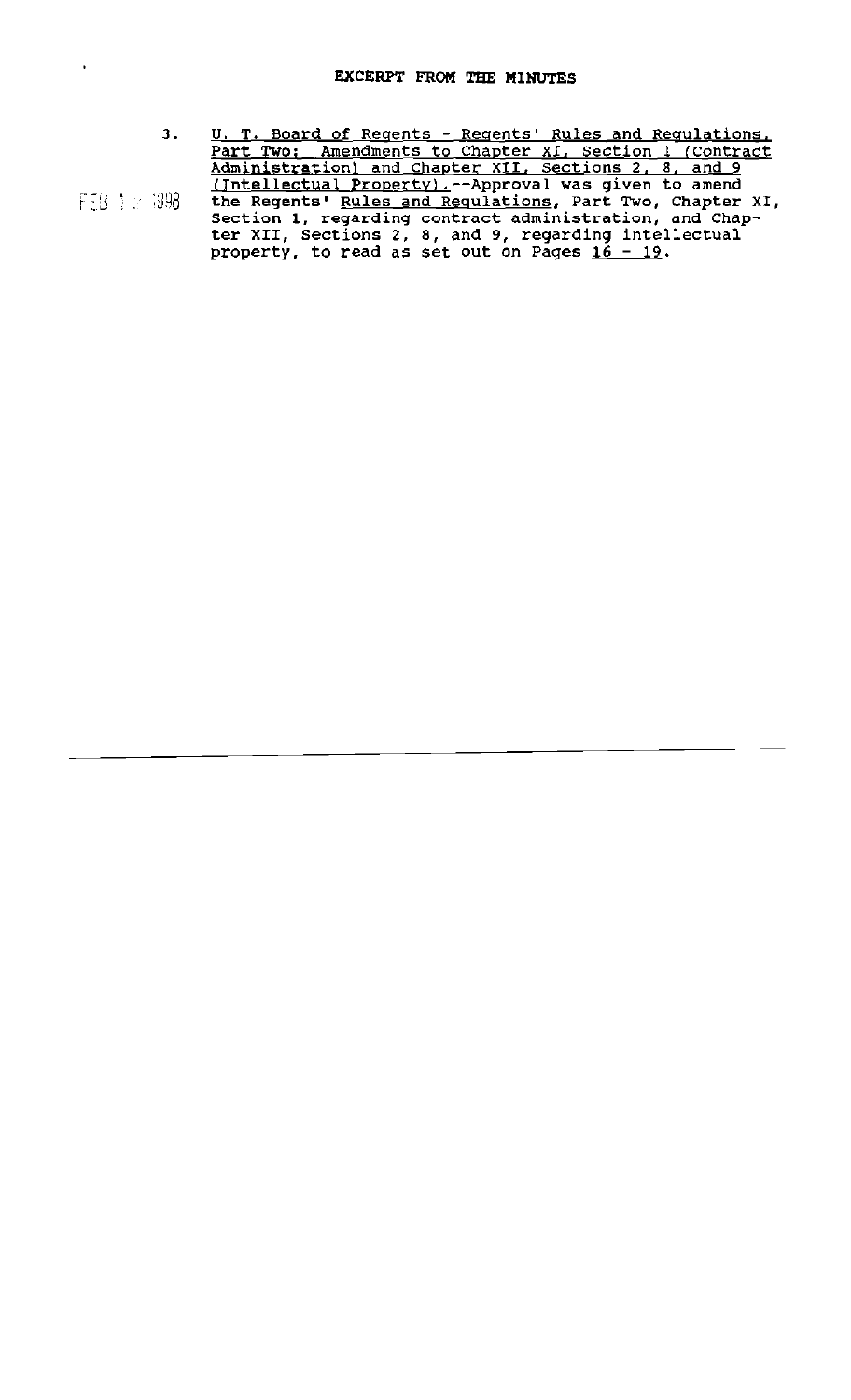## CHAPTER XI

## CONTRACT ADMINISTRATION

Sec. 1. Delegation of Authority.--Subject to Subsection 1.1 and to the general provisions of Part One, Chapter I, Section 9 and except as otherwise provided in these Rules and Regulations, the Board delegates to the chief administrative officers authority to execute and deliver on behalf of the Board contracts and agreements of any kind or nature, inclUding without limitation licenses issued to the Board or a component.

1.2 Applicability.--This Chapter applies to all contracts and agreements except contracts or agreements relating to personnel, faculty, athletics or athletic events, real properties (except the lease of space for use by a component), physical plant improvements, acceptance or administration of gifts or bequests, contracts and grants for sponsored research, contracts for legal services, and agreements to settle claims, disputes, or litigation.

 $\begin{array}{cccccccccc} \bullet & \bullet & \bullet & \bullet & \bullet & \bullet \end{array}$ 

#### CHAPTER XII

# INTELLECTUAL PROPERTY

 $\sim$   $\sim$ 

Sec. 2. General Policy.

 $\mathbf{r}=\mathbf{r}+\mathbf{r}$ 

2.1 The intellectual property policy shall apply to all persons employed by the U. T. System and the component institutions of the System, to anyone using System facilities under the supervision of system personnel, to undergraduates, to candidates for masters and doctoral degrees, and to postdoctoral and predoctoral fellows.

 $- 16 -$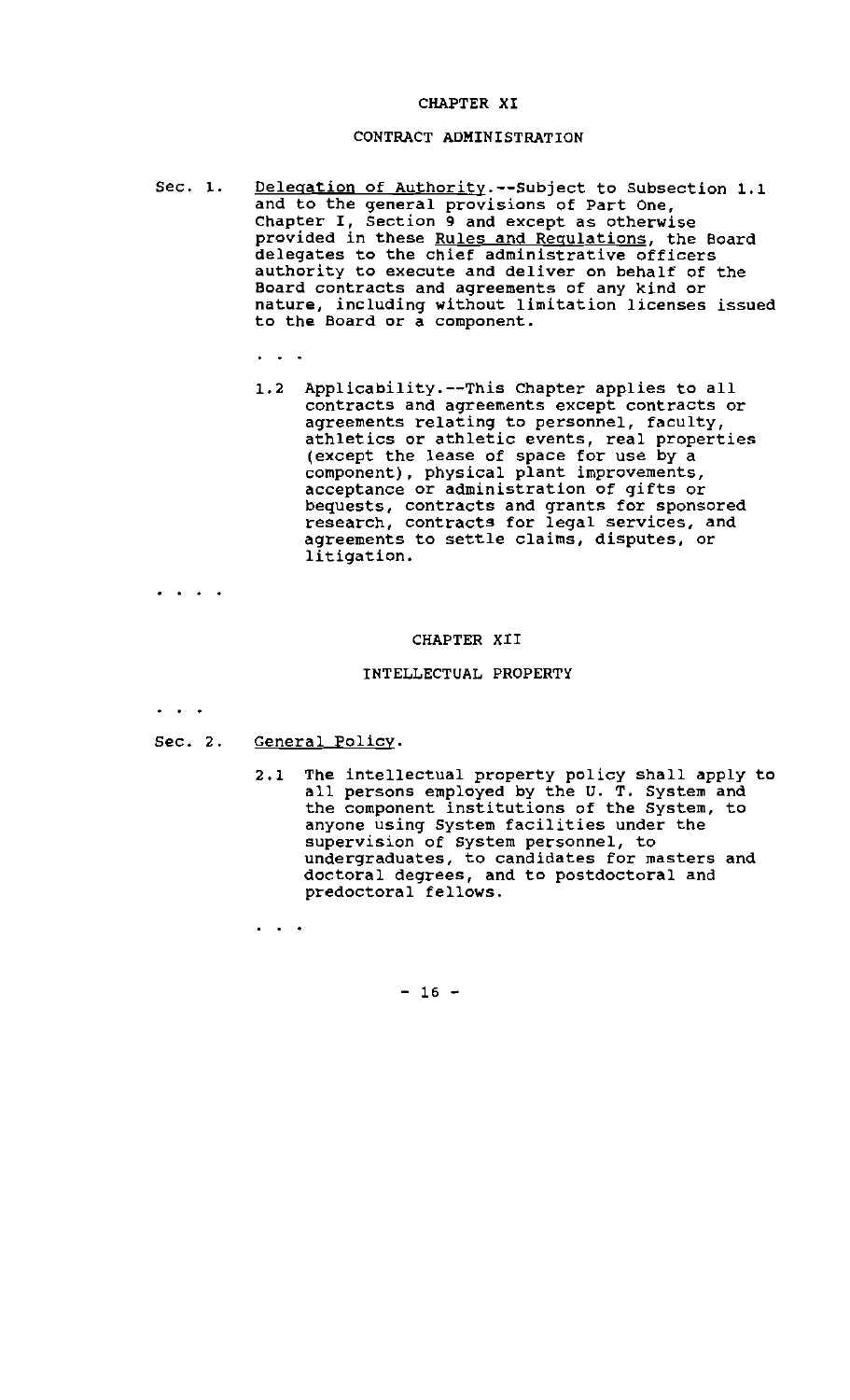- 2.3 The Board shall assert its interest in scholarly or educational materials, art works, musical compositions and dramatic and nondramatic literary works related to the author's academic or professional field, regardless of the medium of expression, as follows:
	- 2.31 Students, professionals, faculty and researcher authors.--The Board shall not assert ownership of works covered by this subsection authored by students, professionals, faculty, and nonfaculty researchers. The Board encourages these authors to carefully manage their copyrights. The Board retains certain rights in these works as set forth in the Policy and Guidelines for Management and Marketing of Copyrighted Works.
	- 2.32 Software.--The Board normally shall assert ownership in software as an invention; however, original software which is content covered by SUbdivision 2.31, or that is integral to the presentation of such content, shall be owned in accordance with Subdivision 2.31.
- 2.4 Notwithstanding the provisions of Subsection 2.3, the Board shall have sole ownership of all intellectual property created by an employee who was hired specifically or required to produce it or commissioned by the System or a component institution of the System. Except as may be provided otherwise in a written agreement approved by the chief administrative officer of the component institution and the Chancellor, the provisions of Subdivision 5.23 relating to division of royalties shall not apply to intellectual property owned solely by the Board pursuant to this Subsection 2.4.

 $\omega \rightarrow \tau$ 

2.8 Neither the facilities nor the resources of System or its component institutions may be used (i) to create, develop or commercialize intellectual properties unrelated to an individual's employment responsibilities (See

 $- 17 -$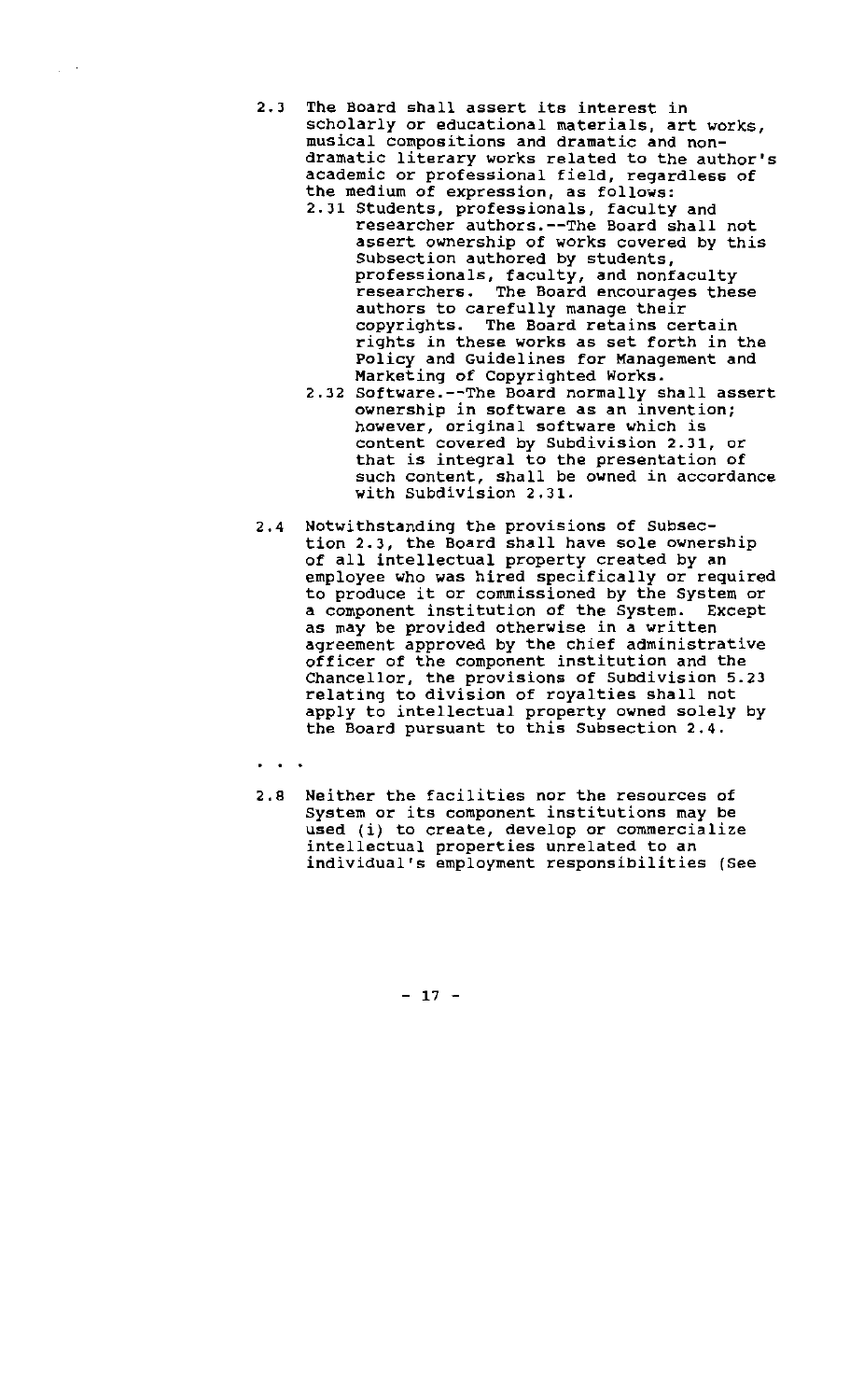Subsection 4.1); or (ii) to further develop or commercialize intellectual properties that have been released to an inventor (See Subdivision 5.22) except as the component institution's chief administrative officer and the appropriate Executive Vice Chancellor or Vice Chancellor may approve where System retains an interest under the terms of the release.

#### Sec. 8. Reporting.

 $\ddot{\phantom{a}}$ 

 $\mu \rightarrow$ 

- 8.1 Any employee covered by Subsections 6.2, 7.1, or 7.2 shall report in writing to the chief administrative officer of the component institution, or to such other person as may be designated by the chief administrative officer, the name of any business entity as referred to therein in which the person has an interest or for which the person serves as a director, officer or employee and shall be responsible for submitting a revised written report upon any change in the interest or position held by such person in such business entity. These reports shall be accumulated in the office of the chief administrative officer or designee and then forwarded to the appropriate Executive Vice Chancellor or Vice Chancellor by September 1 of each year so that the Chancellor may file a report with the Board. Information in the report shall be included in the annual report required by Section 51.912(c), Texas Education Code.
- Sec. 9. Approval of and Execution of Legal Documents Relating to Rights in Intellectual Property.
	- 9.1 Agreements that grant an interest in Board intellectual property may be executed and delivered in accordance with the provisions of the Regents' Rules and Regulations, Part Two, Chapter XI, following any required review by the Office of General counsel.

 $- 18 -$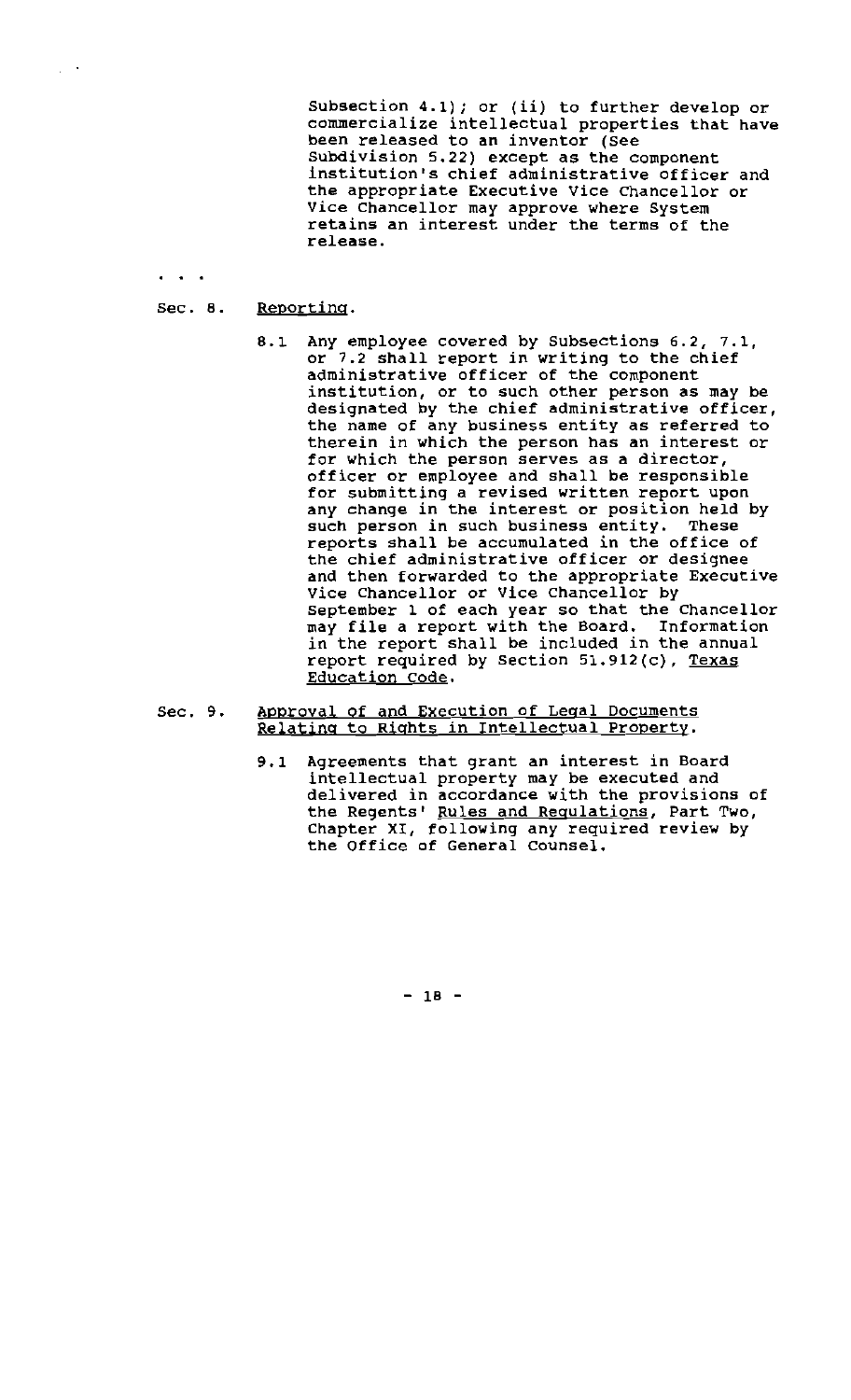- 9.2 Any document altering substantially the basic intellectual property policy of the System as set out in the preceding Sections and other policies and guidelines that may be adopted by the Board shall have the advance approval of the chief administrative officer, the appropriate Executive Vice Chancellor or Vice Chancellor, the Chancellor, and the Board as an agenda item. Such an alteration in a sponsored research agreement shall not be considered sUbstantial and the agreement may be executed and delivered as set forth in Section 9.1 if, in the judgment of the chief administrative officer and with the concurrence of the appropriate Executive Vice Chancellor or Vice Chancellor, the benefits from the level of funding for the proposed research and/or other consideration from the sponsor outweigh any potential disadvantage that may result from the policy deviation.
- 9.3 The Chancellor, the appropriate Executive Vice Chancellor or Vice Chancellor, the Vice Chancellor and General Counsel or the authorized representative of UTIMCO may execute, on behalf of the Board, legal documents relating to the Board's rights in intellectual property, including, but not limited to, declarations, affidavits, powers of attorney, disclaimers, and other such documents relating to patent applications and patents; applications, declarations, affidavits, affidavits of use, powers of attorney, and other such documents relating to trademarks; and other documents approved pursuant to Subsections 9.1 or 9.2. The chief administrative officer or designee may execute, on behalf of the Board, institutional applications for registration or recordation of transfers of ownership and other such documents relating to copyrights.

 $- 19 -$ 

· . . .

 $\mathcal{L}^{\mathcal{A}}$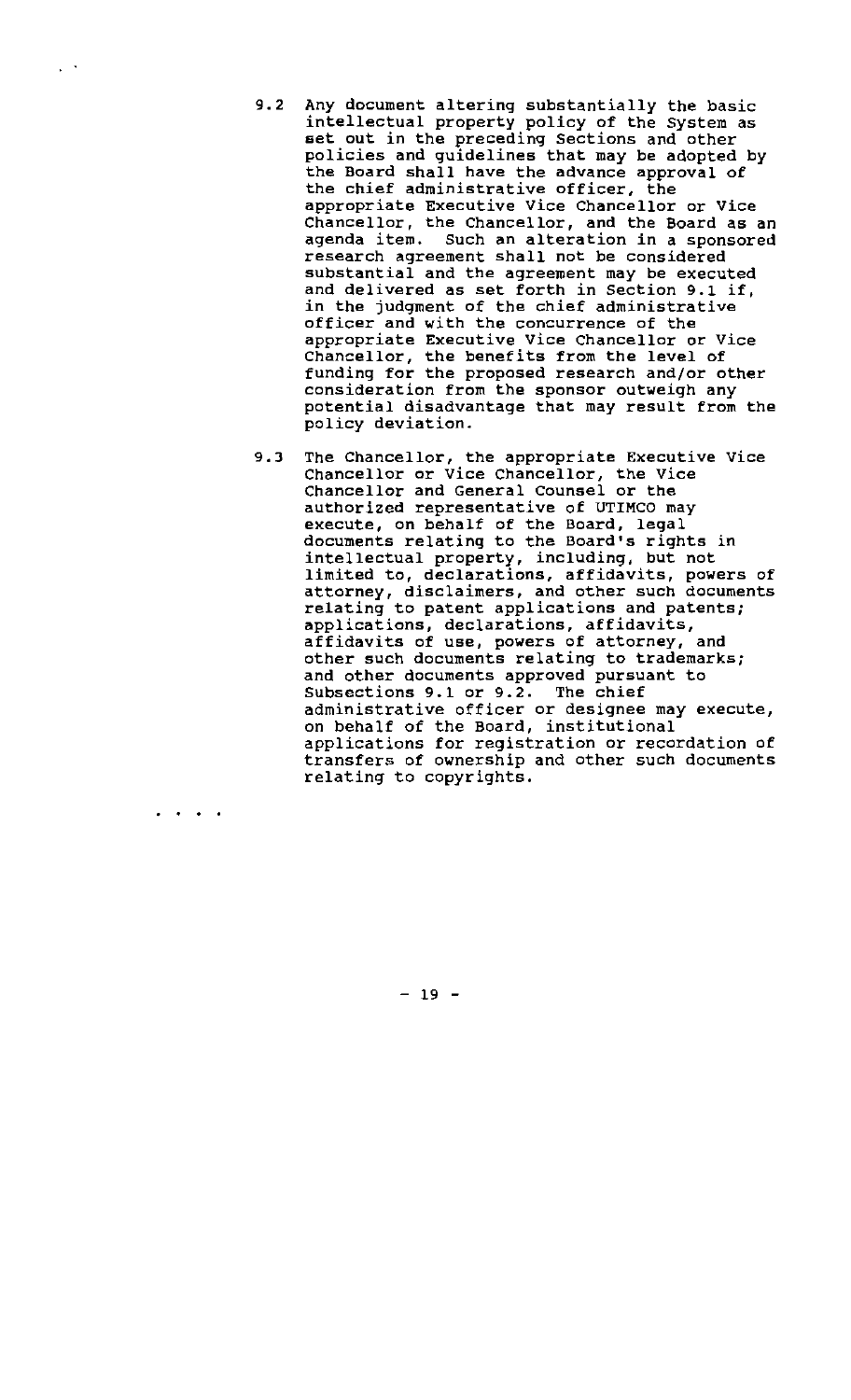The purposes of the amendments to the Regents' Rules and Regulations, Chapter XI, section 1, relating to contract administration, and Chapter XII, Sections 2, 8, and 9, relating to intellectual property, are summarized below:

a. Part Two, Chapter XI, Subsection 1.2 was amended to make delegation of authority apply to intellectual property agree ments that grant an interest in Board intellectual property

 $\frac{1}{2}$  .

- b. Part Two, Chapter XII, Subsection 2.1 was amended to make explicit the application of the Intellectual Property Policy to all students
- c. Part Two, Chapter XII, Subsection 2.3 was amended to broaden the application of the "scholarly works" exception to add teaching materials to those covered by this section
- d. Part Two, Chapter XII, Subsection 2.4 was amended to clarify when the Board will own intellectual property that would otherwise be owned by a faculty member and when it need not share royalties with an inventor
- e. Part Two, Chapter XII, Subsection 2.8 was added to explicitly prohibit the use of System facilities to develop inven tions released to the inventor except as expressly authorized
- f. Part Two, Chapter XII, Subsection 8.1 was amended to correct an outdated requirement for Board approval
- g. Part Two, Chapter XII, Subsections 9.1 and 9.2 were amended to allow all intel lectual property agreements covered by this Chapter to be processed like other agreements
- h. Part Two, Chapter XII, Subsection 9.3 was amended to delegate authority to execute copyright registration appli-<br>cations and related documents to cations and related documents to component executives.

See Item 4 below related to the Policy and Guidelines for Management and Marketing of Copyrighted Works.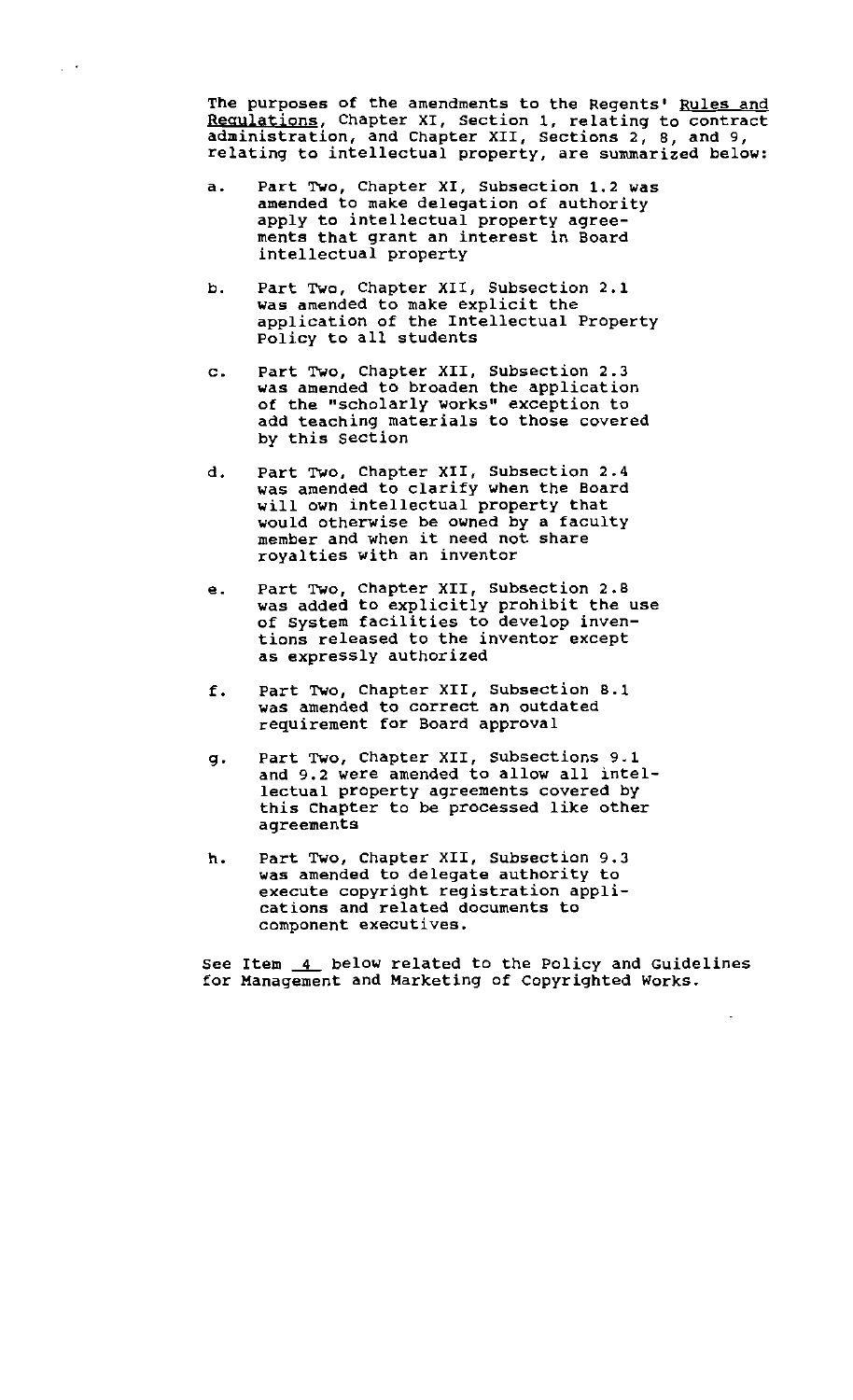$\frac{1}{\sqrt{2}}$ 

2. U. T. Board of Regents - Regents' Rules and Regulations. U. T. Board of Regence - Regence Russeller 111, Section 2 (Deposits Part Two: Amenumence to chapter of Section 3 (Deposits HOV 13 1991 with the state Treasurer), and Section 4 (Local Institutional Funds).-In order to update current procedures, approval was given to amend the Regents' Rules and Reguapproval was given to amend the hogeness 2 through 4, Iations, Part Two, Chapter 211, Contractional business relating to deposits with the file-toinstitutional funds, to read as set forth beloW:

# Sec. 2. Deposits with Institutional Business Office.

- 2.4 petty cash funds shall be provided only on approval of, and by arrangement of, the department with the chief business officer.
- Sec. 3. Deposits with the State Treasurer.
	- $\mathbf{r} = \mathbf{r} + \mathbf{r}$

 $\ddot{\phantom{1}}$ 

3.3 Component institutions of the system are authorized by the current Appropriations Act to establish Revolving Funds under certain prescribed procedures to facilitate the payment of nominal expenses and to pay bills within cash discount periods, as well as for regular monthly payrolls, weekly, and special payrolls.

# Sec. 4. Local Institutional Funds.

- 4.1 All institutional funds not required to be deposited in the State Treasury must be deposited in official depository banks for safekeeping or invested as specified by law and by the applicable Rules and Requ-**Lations, Business Procedure Memoranda and** Investment Policy Statements.
	- 4.11 Funds held in demand deposits, time deposits, or nonnegotiable certificates of deposit shall be deposited or invested only in banks with which the Board has a depository agreement. The Board delegates to UTIMCO or the Executive Vice Chancellor for Business Affairs authority to execute and deliver depository and custody agreements when such deposit agreements are with banks meeting the then current policies of the Board and are in substantially the form of a standard deposit agreement approved by the Board or, for other agreements, in a form approved by the Office of General Counsel. Subject to the provisions of Part One, Chapter I, Section 9 of these Rules and Regu beceron 3 or these <u>kares and kear</u> **chief** administrative officer and the Executive Vice Chancellor for Business Affairs the authority to execute and deliver contracts for banking and defined concruces for sunki depository agreement with the Board.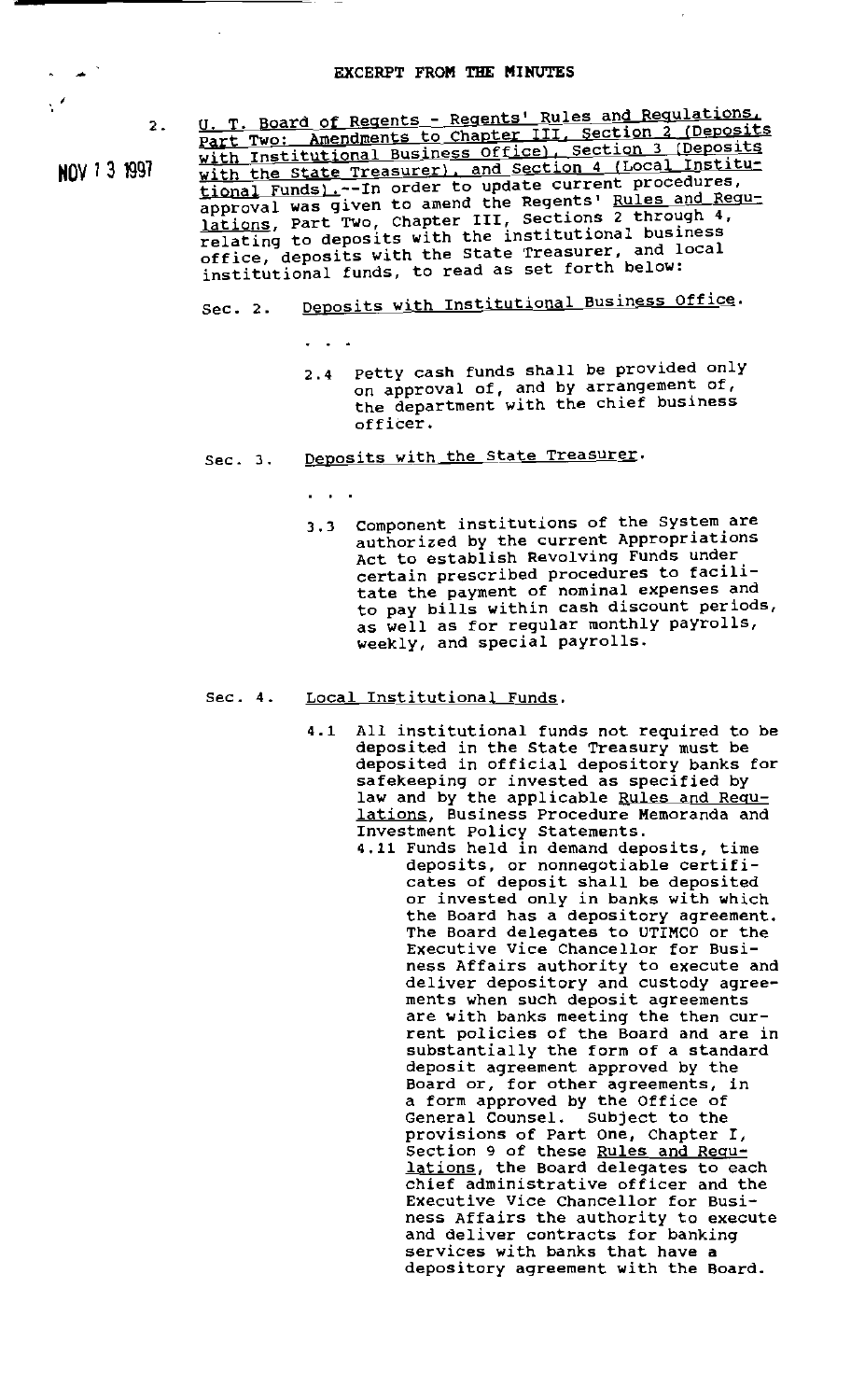4.12 Requests for documentation specifying staff authorized to sign checks or staff audhorized to sign dhecks of<br>initiate funds movements, or changes thereto, for all bank accounts, bank common trust funds, or money market funds shall be approved by each institutional chief administrative officer and chief business officer.

 $\sim$ 

 $\mathcal{L}$ 

 $\mathbf{L}^{\prime}$  ,  $\mathbf{L}^{\prime}$  ,  $\mathbf{L}^{\prime}$  ,  $\mathbf{L}^{\prime}$ 

 $\sim$ 

l,

 $\epsilon$  and  $\frac{1}{2}$ 

 $\mathbf{r}$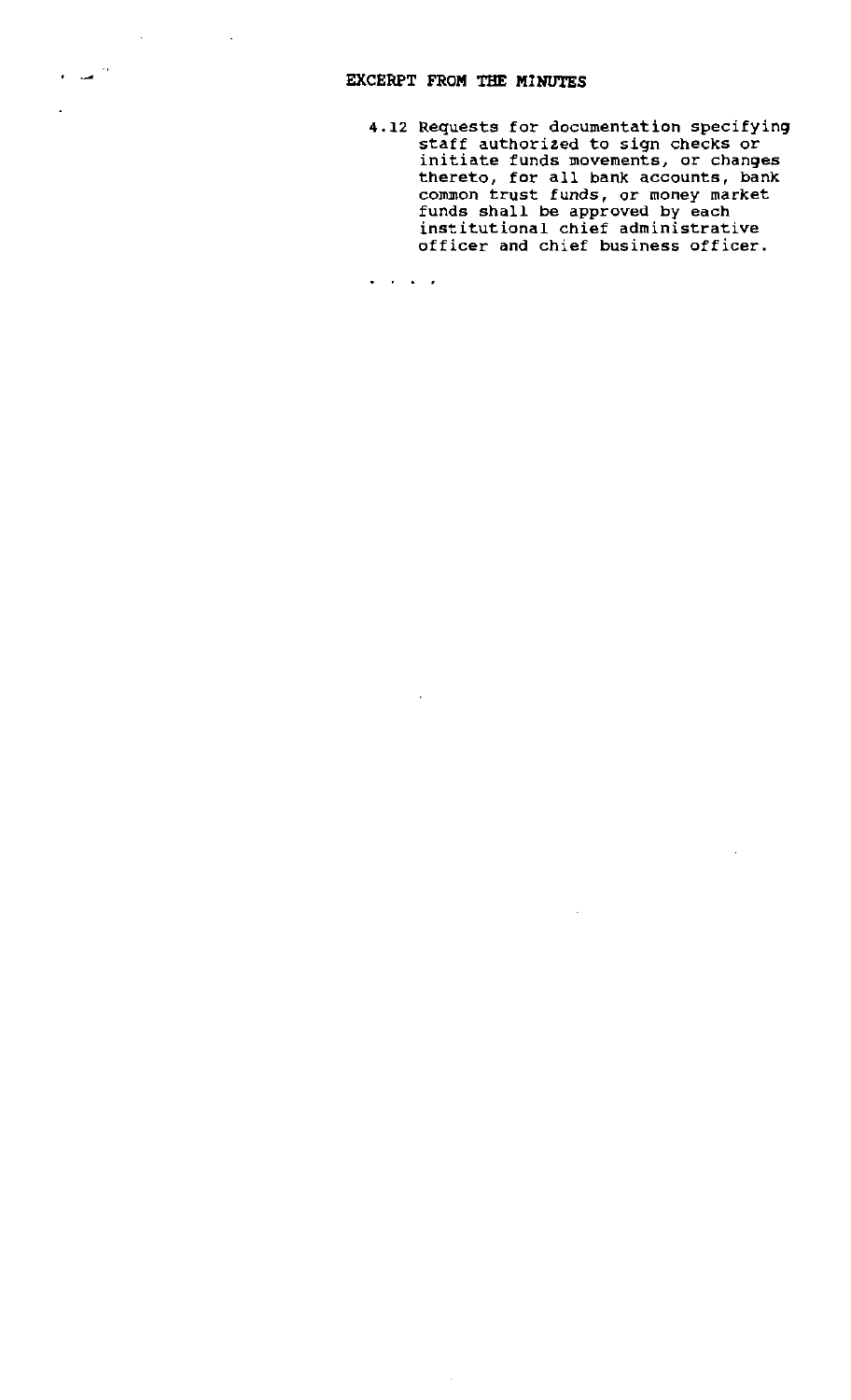•

- 2. AUG 1 4 1997 U. T. Board of Regents - Regents' Rules and Regulations. Part Two: Approval of Amendments to Chapter I. Section 1 (Gifts to The University of Texas System), Subsection 1.3 and Chapter II. Section 1 (Types of Funds). Subsection 1.4.--The Board amended the Regents' Rules and Requlations, Part Two, Chapter I, Section 1, Subsection 1.3, relating to the authority of the Chancellor to accept certain gifts on behalf of The University of Texas System, and Chapter II, Section 1, Subsection 1.4, clarifying the authority of the Office of Development and External Relations to administer certain gifts with a reserved income interest, as set forth below:
	- a. Chapter I (General), Section 1, Subsection 1.3 was amended to read as follows:

Sec. 1. Gifts to The University of Texas System.

1.3 The Board delegates to the Chancellor, the chief administrative officer, or a designee specified in writing, authority to accept gifts that are not processed or administered by the Office of Development and External Relations and that conform to all relevant laws and Board policies, including but not limited to the System Gifts Policy Guidelines and approved institutional policies, provided that such gifts have a value of \$500,000 or less (in cash or in kind). Such gifts that have a value of more than \$500,000 (in cash or in kind) must be submitted to the Board for approval via the docket.

. .

 $\ddot{\phantom{1}}$ 

- b. Chapter II (Accounting, Auditing, Reporting, and Budgetary Control), section 1, Subsection 1.4 was amended to read as follows:
	- Sec. 1. Types of Funds.

1.4 Charitable Remainder Trusts and Pooled InCOme Funds.--Gift funds given to the Board of Regents of The University of Texas System, as Trustee, such as Charitable Remainder Trusts and Pooled Income Funds in which the donor has reserved an income interest either for the life of one or more individuals or for a term of years shall be administered by the Office of Development and External Relations.

 $\begin{array}{cccccccccc} \bullet & \bullet & \bullet & \bullet & \bullet & \bullet \end{array}$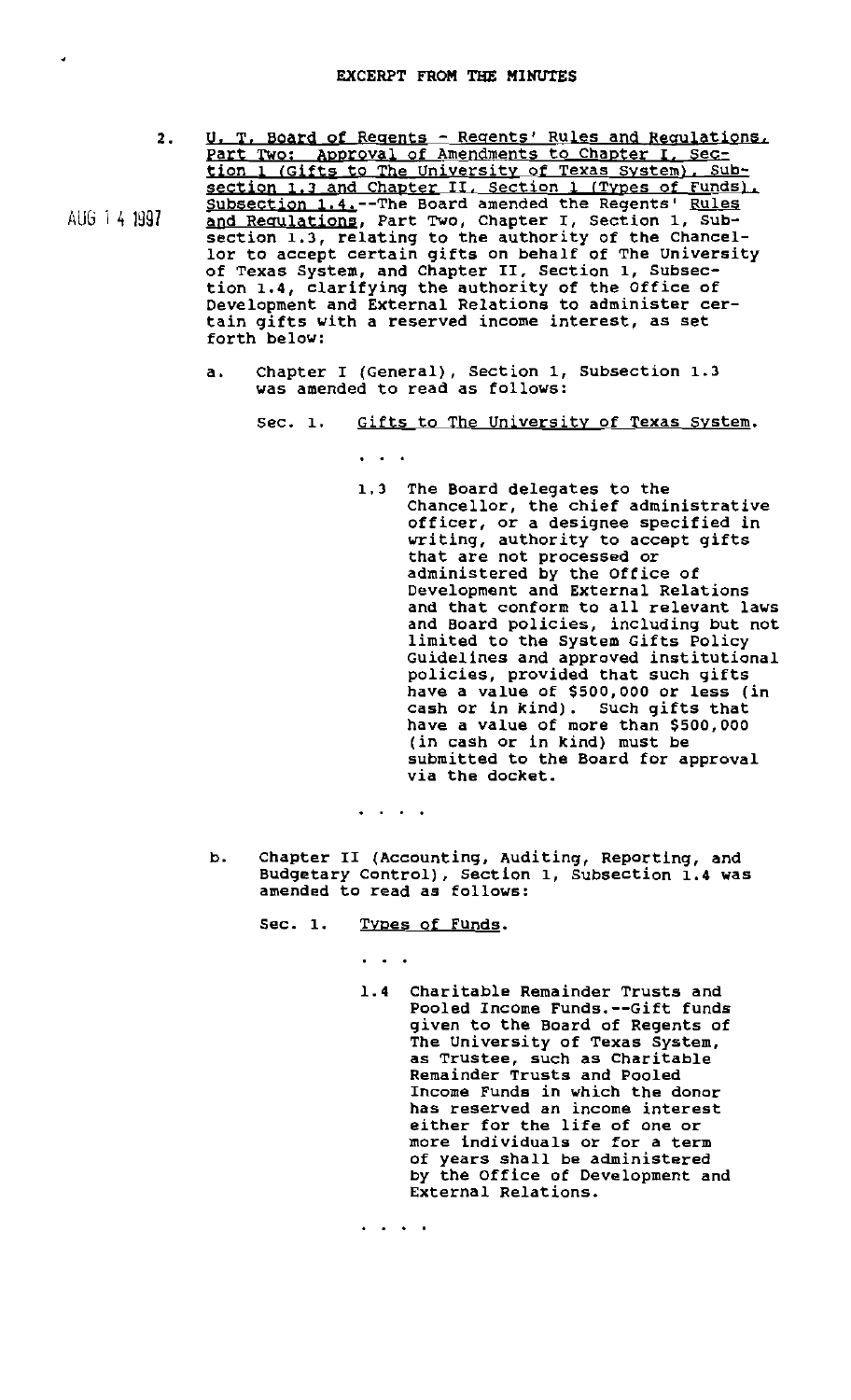# EXCERPT FROM THE MINUTES

•

 $\bar{\bar{z}}$ 

 $\mathbf{d}$ 

The U. T. Board of Regents' authority to accept certain gifts made to the U. T. System, not a component institution, in an amount of \$500,000 or less and that are not a planned gift or bequest and do not set up an endowment has not been previously delegated by the U. T. Board of Regents. The purpose of the change to the Regents' Rules and Regulations, Part Two, Chapter I, Section 1, Subsection 1.3 is to delegate this authority to the Chancellor.

The amendment to the Regents' Rules and Requlations, Part Two, Chapter II, Section 1, Subsection 1.4 clarifies the authority of the Office of Development and External Relations to administer gifts with a reserved income interest, such as Charitable Remainder Trusts and Pooled Income Funds.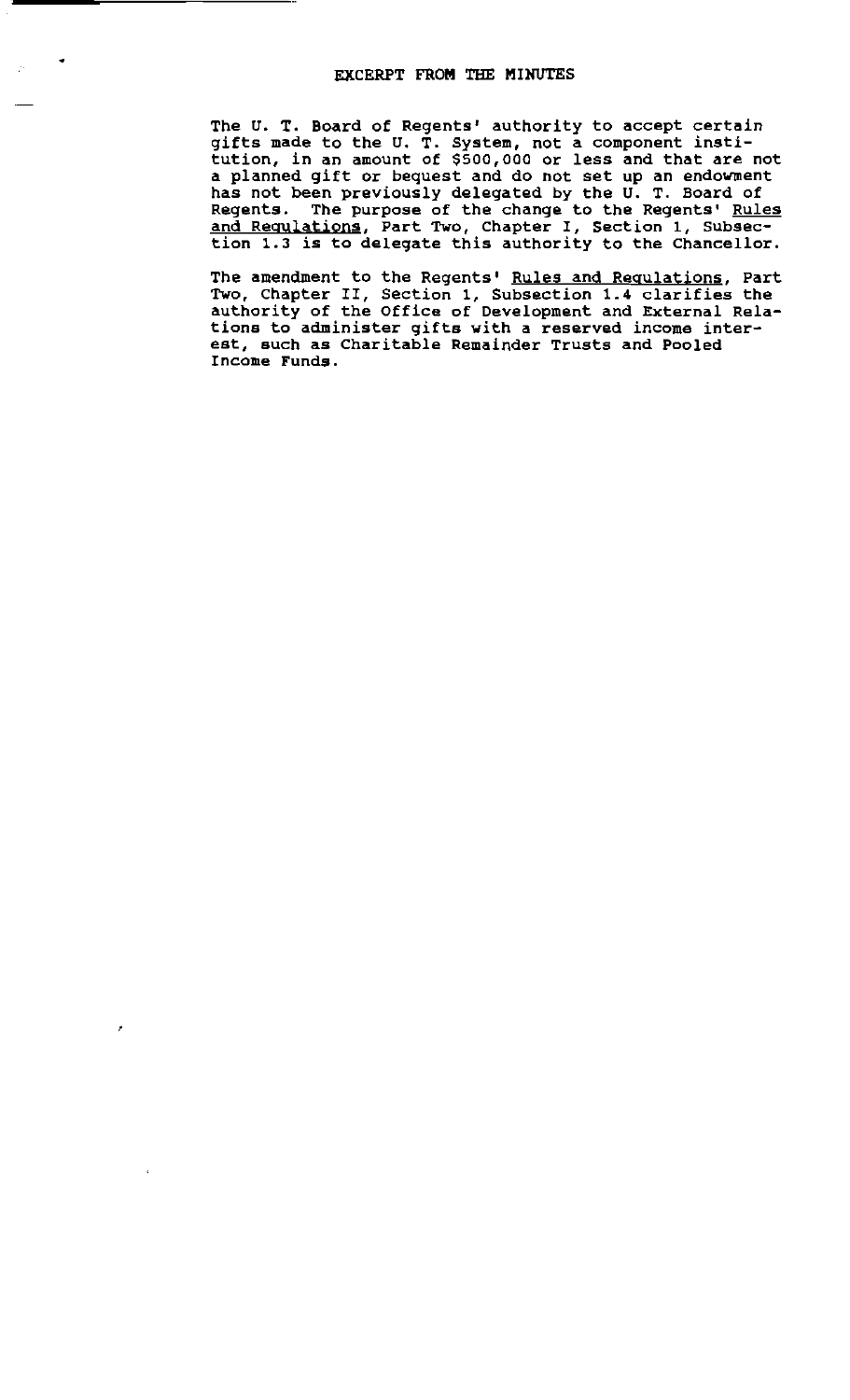- 3. U. T. Board of Regents Regents' Rules and Regulations. Part Two: Amendments to Chapter III. section 1 (Receipts, Admission Tickets. and Charges).--In order to require payment of certain oil and gas royalties to<br>the U. T. Board of Regents by electronic funds transfer,  $\text{AUC}$  ( $\text{4}$  1991 the U. T. Board of Regents by electronic funds transfer, the Board, upon recommendation of the Business Affairs and Audit Committee, amended the Regents' Rules and and Addit Committee, amended the Regents Rafes and to receipts, admission tickets, and charges, by adding a new Subsection 1.4 and renumbering present Subsections 1.4 and 1.5 as Subsections 1.5 and 1.6 as follows:
	- Sec. 1. Receipts, Admission Tickets, and Charges.
		- . .
		- 1.4 Any person who paid oil and gas royalties to the Board in a total amount of \$250,000 or more during a fiscal year, being September 1 to auring a risear fear, sering september 1.<br>August 31, shall make timely oil and gas royalty payments to the Board by means of electronic funds transfer during the subsequent calendar year. Any person required to submit payments electronically shall also file the required Royalty Payment summary (Form UT-3) by means of electronic transmission in a manner compatible with the equipment and facilities of the University Lands Accounting Office. The payor shall timely take all actions necessary to facilitate payment of oil and gas royalties by electronic funds transfer and electronic filing of the Form UT-3, including completing any documents required by the Comptroller of the State of Texas and the University Lands Accounting Office. Electronic funds transfers shall be made in accordance with applicable laws, including Section 404.095, Texas Goyernment Code. This Subsection applies only to oil and gas royalties from Permanent University Fund lands to the extent authorized by Section 404.095, Texas Government Code.
		- 1.5 Admission tickets, including complimentary tickets, shall have the price of admission indicated thereon, and all such tickets shall be prenumbered, except for certain events where the section, row, and seat number are shown. Admission tickets and coupon books shall be purchased for delivery to the institutional business office and issued to the department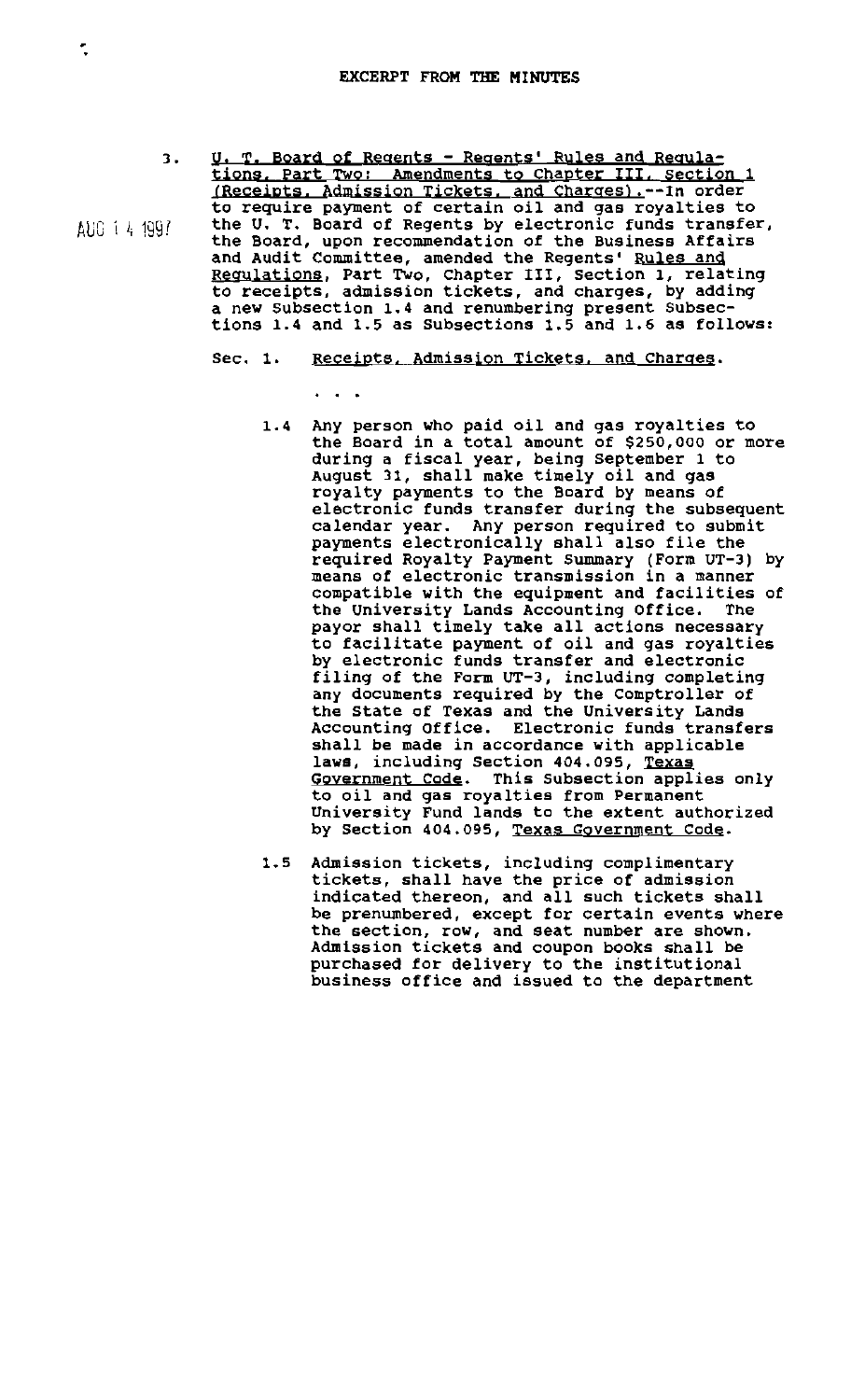concerned. Unused tickets. or books shall be returned along with a prescribed ticket report to the business office within 30 days from the date of the event, and a list showing the names of all persons receiving complimentary tickets shall be a part of the prescribed ticket report. The chief business officer may authorize an exception to the 3D-day time limit for submitting ticket reports for a specified event or series of events, provided that the exception must be in writing, and must specify both the reason for the exception and the alternate due date for those ticket reports.

1.6 All unpaid (including complimentary, free, or discounted) charges for sales or service of auxiliary enterprises, organized activities, or service departments or similar activities shall be reported to and recorded by the chief business officer or his or her delegate under appropriate internal accounting controls. A list or other documentation showing the authorization and names of all persons receiving complimentary, free, or discounted goods or services and the values thereof shall be furnished to the business office within 30 days from the date such goods were issued or such services were rendered by any auxiliary enterprise, organized activity, or service department or similar activity.

These amendments to the Regents' Rules and Regulations will provide a higher degree of internal control over a greater percentage of oil and gas royalties paid to the Permanent University Fund. In addition, payments made by electronic transfer are received by The University of Texas System University Lands Accounting Office for use in a more timely manner. The long-range plan is to require payors who pay oil and gas royalties of \$60,000 or more per year to make royalty payments by electronic funds transfer and provide the monthly payment summary report in an electronic format. This process will be implemented in stages to accommodate requirements of the State Comptroller's Office.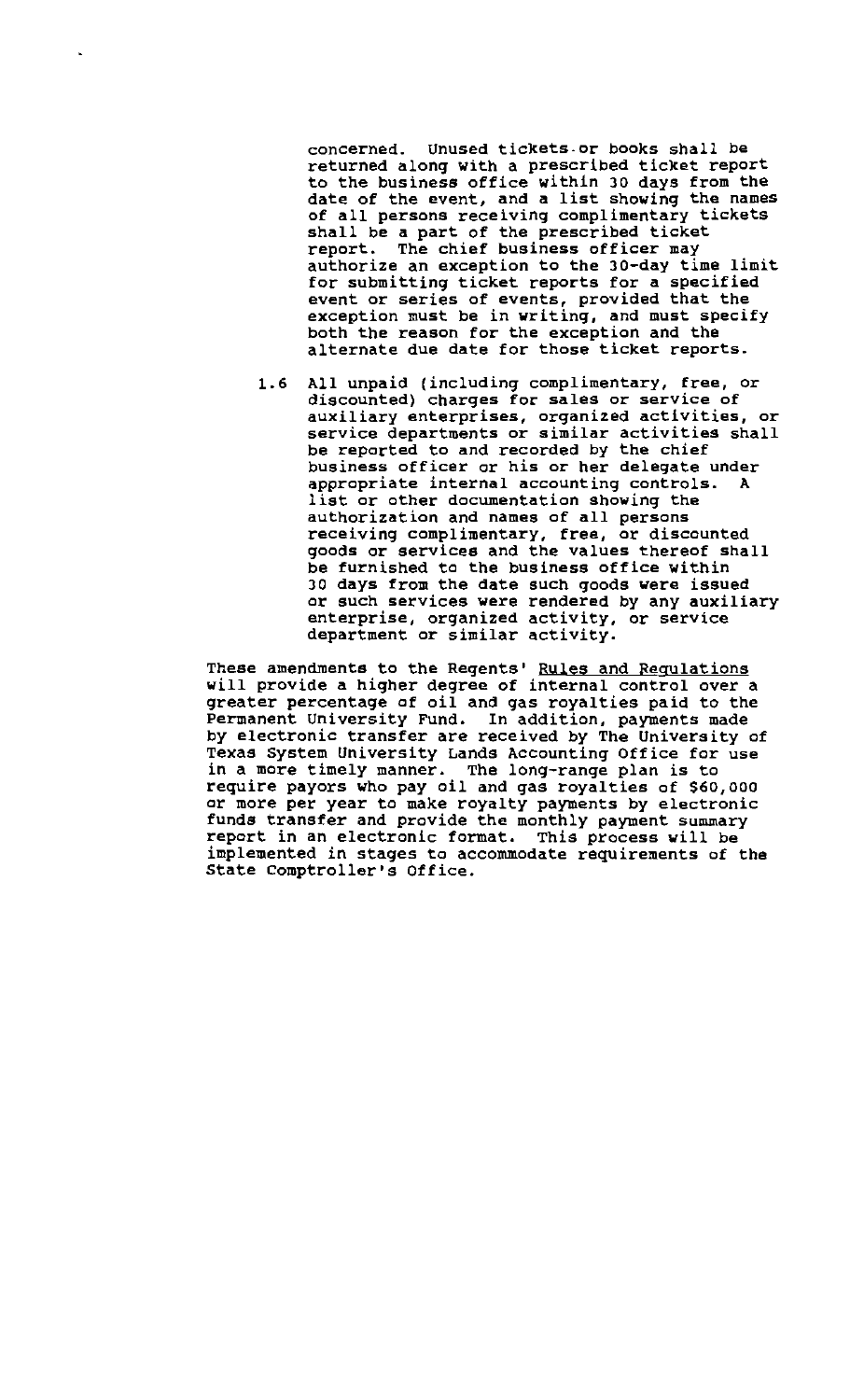$A10.14.397$ 

 $\mathbf{r}$ 

- 4. U. T. Board of Regents Regents' Rules and Regulations, Part Two: Amendments to Chapter III (Receipt, Custody, and Disbursement of Moneys; Travel Authorization. Reimbursement. and Institutional Regulations), Section 4 and Chapter IX (Matters Relating to Investments, Trusts, and Lands), Sections 4 and 5.--Upon recommendation of the Business Affairs and Audit committee, the Board amended the Regents' Rules and Regulations, Part Two, Chap-ters III and IX as follows:
	- a. Chapter III, Section 4 (Local Institutional Funds), Subsection 4.13 was amended to read as set forth below:
		- 4.13 Local institutional funds shall be invested in funds approved by UTIMCO based on, at a minimum, the criteria specified in The University of Texas System Investment Policy Statements. UTIMcO shall administer pooled investment funds for the investment of local institutional funds as authorized by the Board. The chief business officer of any component institution may add or withdraw local institutional funds of the component to or from (i) demand deposits, time deposits, or non-negotiable certificates of deposit as set forth in Subsection 4.11 of this section, (ii) any common trust fund or money market fund approved by UTIMCO or (iii) any investment pool administered by UTIMCO for the investment of such funds on any established addition or withdrawal date of the pool.
	- b. Chapter IX, Section 4 (Policy for Investment and Management of U. T. Investment Pools) was amended by deleting present Subsection 4.3 in its entirety, amending present sUbsection 4.5, and renumbering present Subsections 4.4 and 4.5 as SUbsections 4.3 and 4.4 to read as follows:
		- 4.3 The Medical Liability self-Insurance Fund shall be administered in a manner consistent with all provisions of the Plan for Professional Medical Liability Self-Insurance.
		- 4.4 Each pooled income fund established by U. T. shall be administered according to The University of Texas System Separately Invested Endowment, Trust, and Other Accounts Investment Endowment, frust, and other Accounts fives<br>Policy Statement, its trust indenture and applicable law.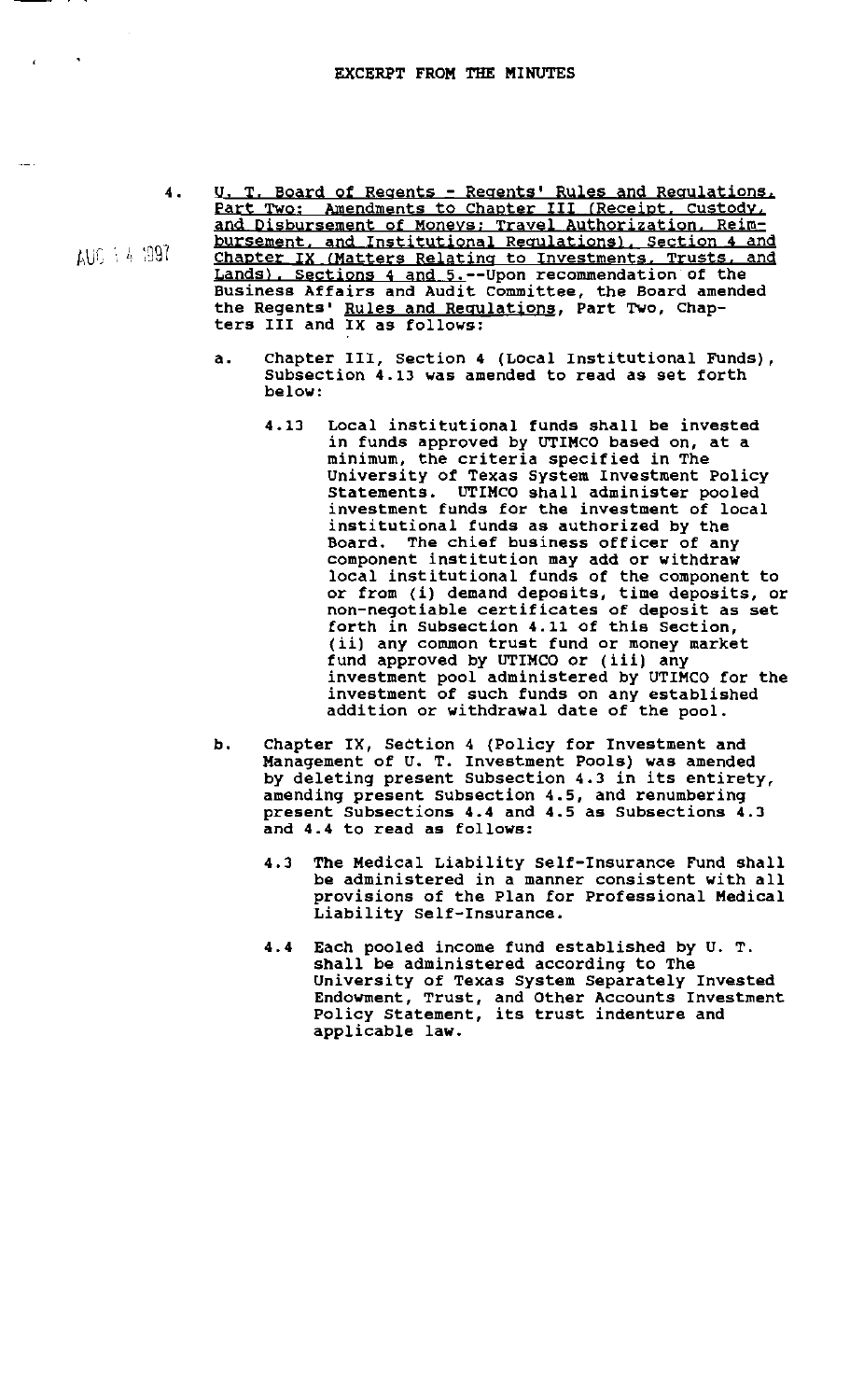c. Chapter IX, Section S, was amended to read as set forth below;

 $\ddot{\phantom{0}}$ 

- Sec. 5. Policy for Investment and Management of Endowment, Trust, and Other Accounts Endowment, Trust, and Other Accounts<br>Invested Through or Separate from U.T. Investment Pools.
	- 5.1 Endowment funds and funds functioning as endowments will be managed in a manner consistent with the U. T. System Gifts Policy Guidelines, prudent person investment standards, and the Uniform Management of Institutional Funds Act (Title 10, Chapter 163, Texas Property Code). These funds will be managed separately and not commingled with the Long Term Fund if the terms of the instrument by which the fund was created preclude investment through the Long Term Fund. In addition, nonmarketable securities held by an endowment fund may be recorded as separately invested. All other endowment funds and funds functioning as endowments will be invested through the Long Term Fund.
	- 5.2 Trust funds and other life income accounts will be invested and administered consistent with The University of Texas System Separately Invested Endowment, Trust, and Other Accounts Investment Policy Statement, U. T. System Gifts Policy Guidelines, prudent person investment standards, and the Texas Trust Code (Title 9, Subtitle B, Texas Property Code).
	- 5.3 The provisions of Sections 3.2, 3.3, and 3.4 with respect to the investment and management of the PUF, shall likewise apply to endowment and trust funds except that Subsection 3.21 shall be applied only when such funds are invested through a U. T. investment pool.
		- 5.4 Other Accounts as defined in The University of Texas System Separately Invested Endowment, Trust, and Other Accounts Investment Policy Statement shall be invested and administered consistent with that policy.

In February 1997, the U. T. Board of Regents approved new Investment Policy Statements for the various funds under management by The University of Texas Investment Management Company (UTIMCO). These changes to the nding chaing company (Signecy) include changes of the and IX are necessary to conform with the definitions contained in the Investment Policy Statements.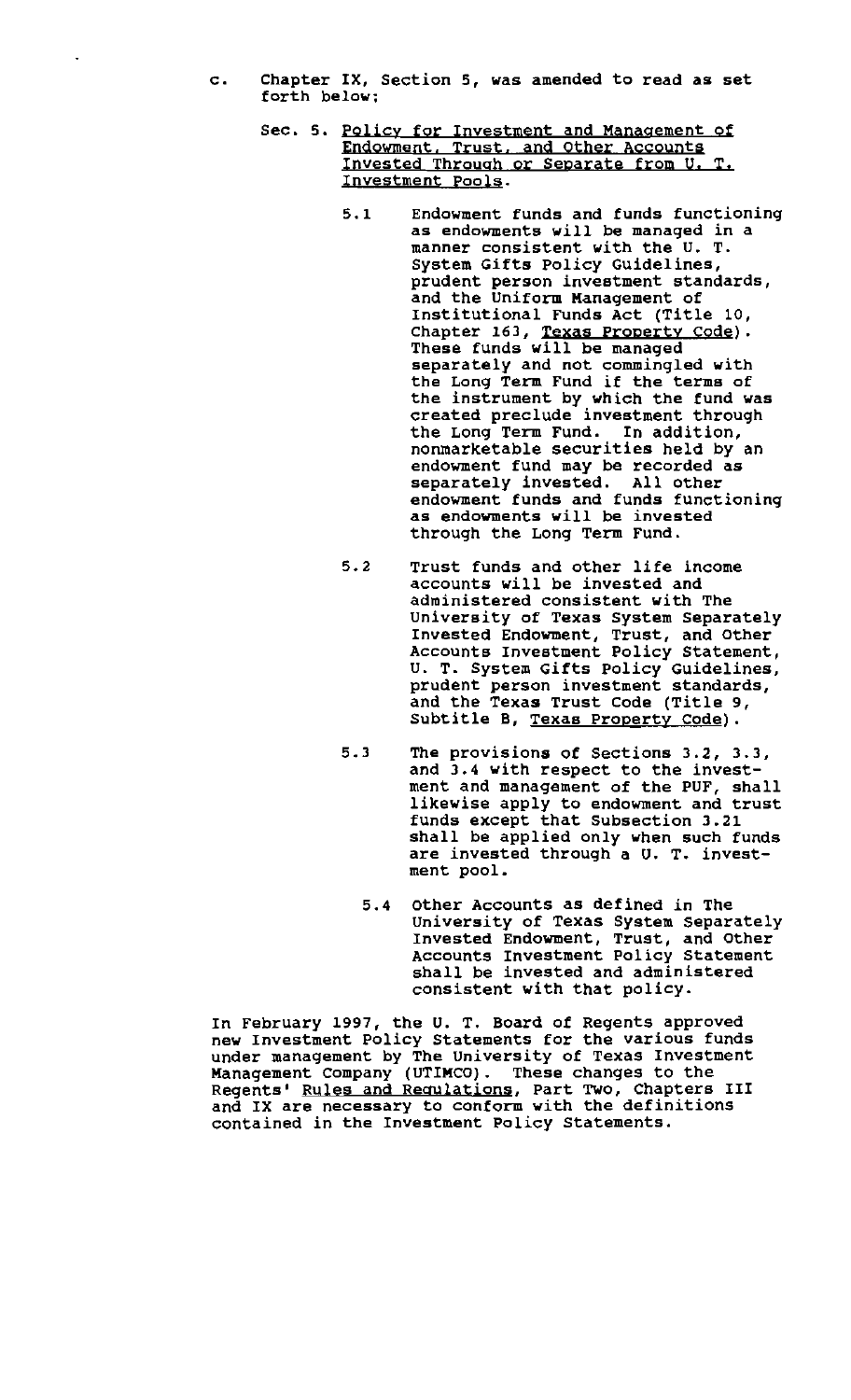- 5. U. T. Board of Regents - Regents' Rules and Regulations, Part Two: Amendments to Chapter III, Section 10 (Travel Authorization. Reimbursement. and Institutional Regulations), Subsection 10.1, Subdivision 10.12.--The Business Affairs and Audit committee recommended and the Board amended the Regents' Rules and Requlations, Part Two, Chapter III, Section 10, Subsection 10.1, Subdivi sion 10.12, regarding travel authorization, reimbursement, and institutional regulations, by deleting present ment, and institutional regulations, by detecting present<br>Subdivision 10.12 in its entirety and renumbering present Subdivision 10.13 as Subdivision 10.12 as follows:
	- Sec. 10. Travel Authorization. Reimbursement, and Institutional Regulations.
		- 10.1 Authorization for Travel.--Authorization for travel from the city or town where the officer or employee is regularly stationed will be granted by the Board or as hereinafter delegated by the Board, only in advance, as follows:<br>10.11
			- Requests for authorization to travel shall be transmitted through proper administrative channels to the chief administrative officer or designee for advance written approval.
			- 10.12 Requests for authorization to travel by administrative officers and staff of System Administration shall be approved by the Chancellor, appropriate Executive Vice Chancellor, or appropriate Vice Chancellor or designee.

The deletion of current Subdivision 10.12, Subsection 10.1, section 10, Chapter III, Part Two of the Regents' Rules and Regulations recognizes that the 75th Texas Legislature eliminated the requirement that all foreign travel (except to Mexico or Canada} be approved in advance by the Governor's Office.

 $\mathbf{r}$  ,  $\mathbf{r}$  ,  $\mathbf{r}$  ,  $\mathbf{r}$ 

- 6. U. T. Board of Regents - Regents' Rules and Regulations. Part Two: Approval to Amend Chapter IV, Section 5 (Purchase from or Sale to an Officer or Employee).--The
	- Sec. 5. Purchase from or Sale to an Officer or Employee.--Purchase from, or sale to, any officer or employee of the System or a component of any supplies, materials, services, equipment, or property must have the prior approval of the chief administrative officer and the appropriate Executive Vice Chancellor or the Chancellor. Any such purchases shall be made only if the cost is less than from any other known source. This Section does not apply to sales or purchases made at public auction and to a purchase(s) of \$1,000 or less of artwork or other product(s) created or crafted by an employee if the work is to be displayed on campus or is to be an award or memento.

This revision to the Regents' Rules and Regulations simplifies the approval of the purchase of unique artwork and other materials created by an employee if the purchased materials are to be displayed on campus or given in recognition or appreciation of service or contributions and if the purchase price is \$1,000 or less.

AUG 14 1997

AUG 7 4 1997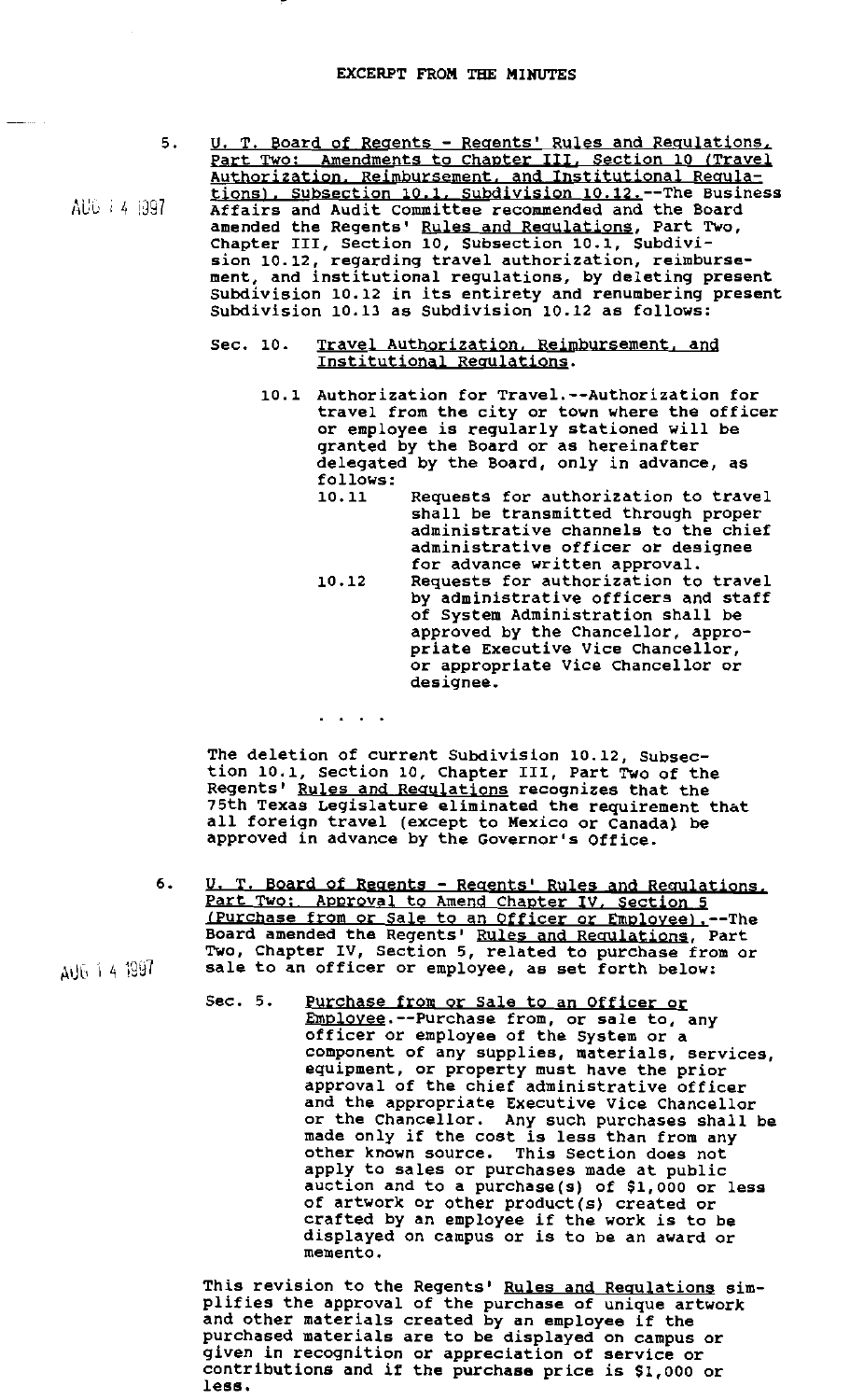U. I, Board of Regents - Regents' Rules and Regula-

 $2.$ 

fI8 - S 1997

 $\sim$  4  $^{\circ}$ 

,

- tions. Part TWo; Amendments to Chapter I {General), Chapter VIII (Physical Plant Improvements), Chapter IX (Matters Relating to Investments. Trusts. and Lands), and Chapter XI (Contract Administration) Relating to Authority of the Chief Administrative Officers to Accept Certain Gifts. Authority of the Chancellor to Approve constryction Fundinq. and Authority of the vice Chancellor and General Counsel to settle Legal Matters.--The Board, upon recommendation of The University of Texas System Process Review Committee and the Business Affairs and Audit Committee, amended the Regents' Rules and Requlations, Part Two, Chapters I, VIII, IX, and XI as set forth on Pages  $80 - 83$  in order to clarify (1) the authority of the chief administrative officers to accept certain gifts, inclUding current purpose gifts of \$500,000 or less, (2) the authority of the Chancellor to approve funding for construction costs up to ten percent above the Total Project Cost approved by the U. T. Board of Regents, and (3) the authority of the Vice chancellor and General Counsel to settle legal matters.
	- a. Part Two, Chapter I (General), Section 1, Subsec tion 1.3, relating to authority of the chief admin istrative officers to accept gifts, was amended to read as set forth below:
		- 1.3 The Board delegates to the chief administrative officer, or a designee specified in writing, authority to accept gifts that are not processed or administered by the Office of Development and External Relations and that conform to all relevant laws and Board policies, including but not limited to the system Gifts policy Guidelines and approved institutional policies, provided that such gifts have a value of \$500,000 or less (in cash or in kind). Such gifts that have a value of more than \$500,000 (in cash or in kind) must be submitted to the Board for approval via the docket.
	- b. Part Two, Chapter VIII (physical Plant Improvements), Section 2, Subsection 2.1, Subdivision 2.16, relating to construction funding requirements, was amended to read as follows:
		- 2.16 The Chancellor or delegate shall approve the construction contractor's estimates, sign change orders, and provide general supervision of all Major Projects. The Chancellor with the advice of the appropriate Executive Vice Chancellor and chief administrative officer is authorized to increase the approved Total Project Cost not more than ten percent. To provide funding for the increase, the Chancellor may reallocate funding between or among approved projects at a single component among approved projects at a single component been authorized in accordance with SUbdivision 2.13 or approve funding from some other source available to the component.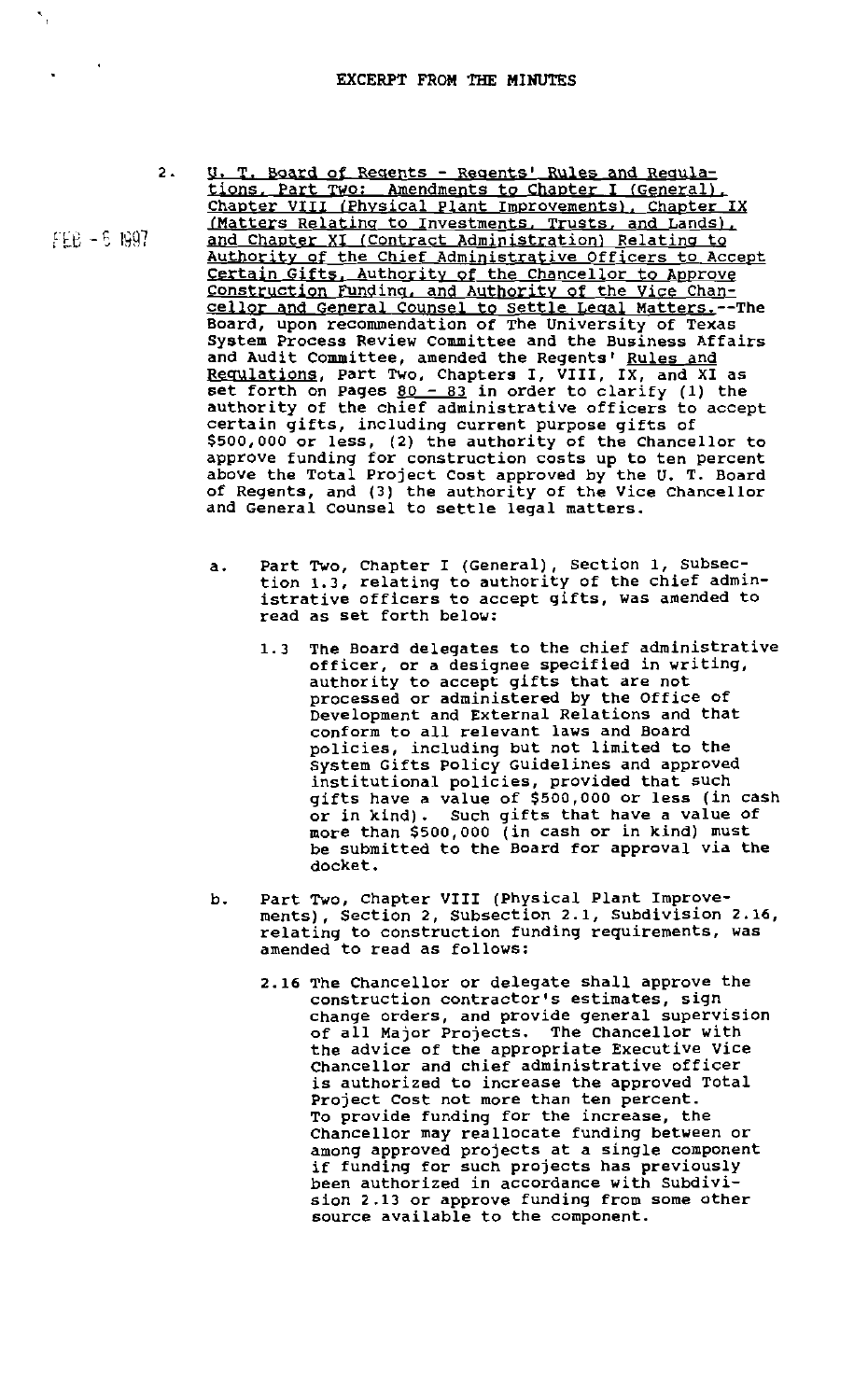- c. Part Two, Chapter IX (Hatters Relating to Investments, Trusts, and Lands), section 1, subsections 1.2 and 1.3, relating to acceptance of certain gifts and bequests, were amended to read as follows:
	- 1.2 All assets received by the Board to establish, or that modify, an endowment (other than the Permanent University Fund), a fund functioning as an endowment, or a life income or annuity fund shall be accepted and processed by the Office of Development and External Relations and, after acceptance and processing, shall be delivered to the appropriate office for management.
	- 1.3 All assets received by the Board through a bequest, a distribution from an account held *in* trust by others, or for the establishment or modification of any planned gift shall be accepted and processed by the Office of Development and External Relations and, after acceptance and processing, shall be delivered to the appropriate office for management. This to the appropriate office for management. This<br>Subsection and Subsection 1.2 shall not apply to additions to an existing endowment, a fund functioning as an endowment, or a life income or annuity fund if the addition does not change or modify the endowment or fund. Such additional gifts shall be accepted and processed by the chief administrative officer, or designee specified in writing.
- d. Part Two, Chapter IX (Matters Relating to Investments, Trusts, and Lands), Section 6, Subsection 6.8, relating to gifts and bequests, was amended to read as set forth below:
	- 6.8 Gifts and Bequests.--The Office of Development and External Relations or the chief administrative officer, as appropriate, shall coordinate the acceptance, receipt, and processing of all gifts or bequests of real estate with the system Real Estate Office and upon completion of such processing transfer same to the System Real Estate Office for management.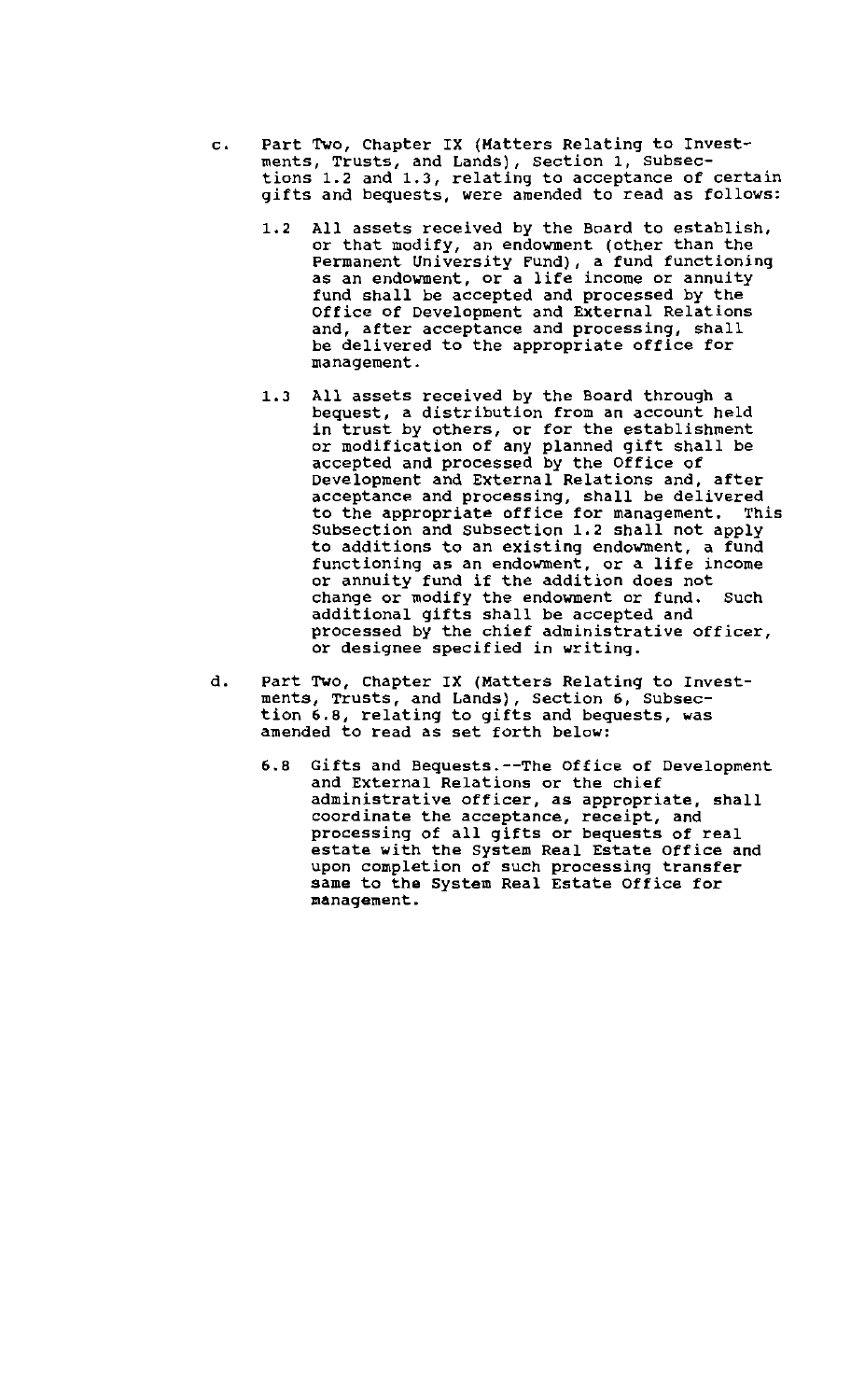- e. Part Two, Chapter XI (Contract Administration), section 3, subsections 3.1 and 3.2, relating to legal matters, were amended to read as follows:
	- 3.1 Contracts for Legal Services.--The Board delegates to the Vice Chancellor and General Counsel authority to execute and deliver on behalf of the Board contracts for legal services and such other services as may be necessary or desirable in connection with the settlement or litigation of a dispute or claim after obtaining approvals as may be required by law.
	- 3.2 Settlement of Disputes.--Except as provided in Subsection 3.3 of this Section, the Board delegates to the Vice Chancellor and General Counsel authority to execute and deliver on behalf of the Board agreements settling any claim, dispute, or litigation SUbject to approval of System officials as set out below and compliance with all other legal requirements. The Vice Chancellor and General Counsel shall consult with the chief administrative officer and the appropriate Executive Vice Chancellor with regard to all significant settlements that will be paid out of institutional funds. The Vice Chancellor and General Counsel shall consult with the Office of Development and External Relations with respect to settlement of will contests and other matters relating to gifts and bequests administered by that Office.

| <u>Amount</u>          | Additional<br>Requirements                                                             |
|------------------------|----------------------------------------------------------------------------------------|
| \$150,000 or less      | None                                                                                   |
| \$150,001 to \$300,000 | Concurrence of the<br>Chancellor or the<br>appropriate<br>Executive Vice<br>Chancellor |
| \$300,001 to \$500,000 | Concurrence of the<br>Chairman of the<br>Board                                         |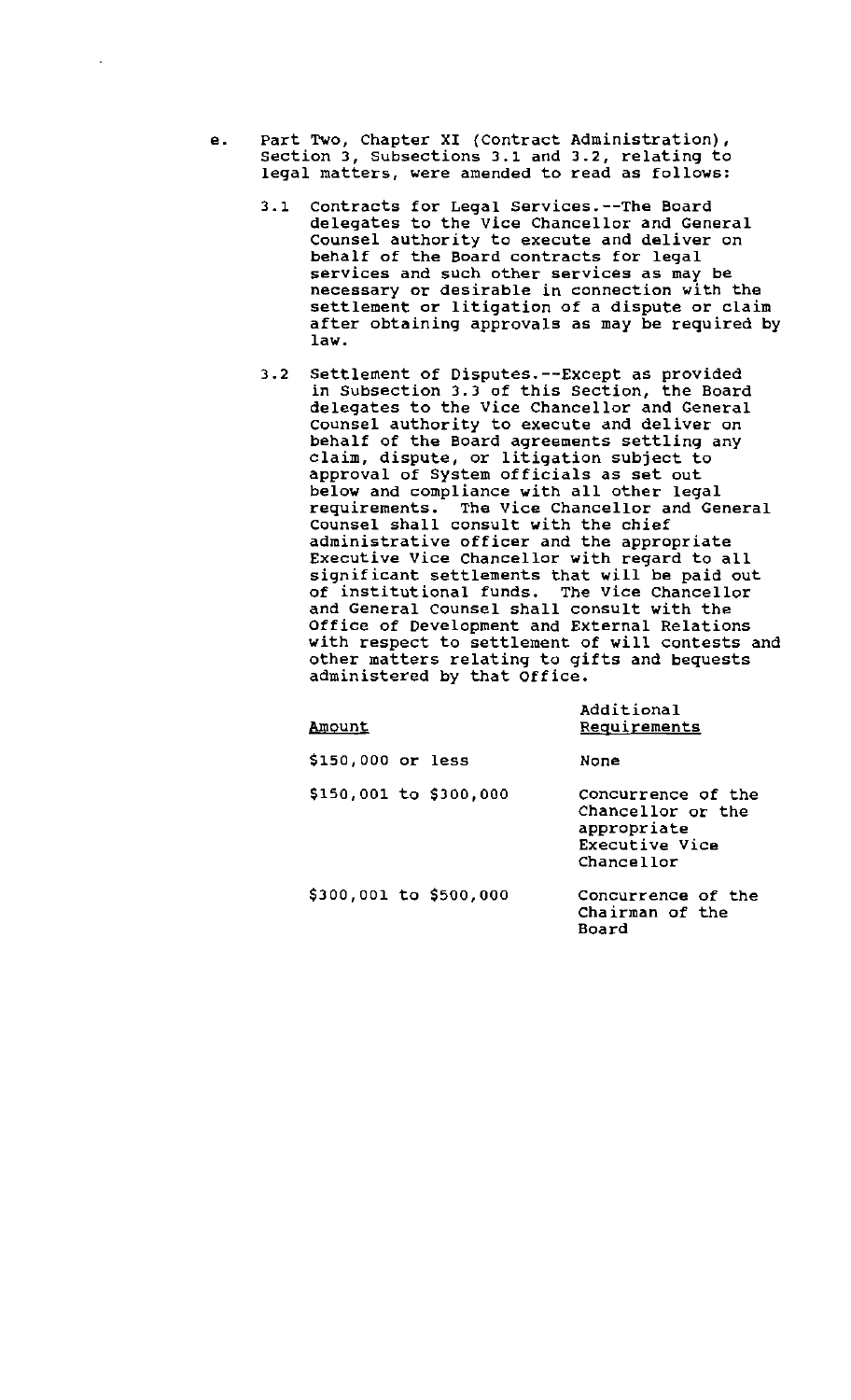Board of Regents, the Executive committee, or the appropriate standing committee of the Board

The amount of the settlement shall mean the amount claimed by U. T. System but not received pursuant to the settlement or, in the case of a claim against U. T. System, the total settlement amount to be paid by U. T. System.

These amendments further implement actions taken by the U. T. Board of Regents at the May 1996 meeting where it was agreed in principle that the authority to execute a variety of contracts and agreements would be delegated to The University of Texas System Administration or component officials within specific guidelines, conditions, and restrictions. The authority to execute contracts and agreements was broadly implemented initially by actions taken by the U. T. Board of Regents at a special called meeting on August 29, 1996.

This overall initiative provides an efficient method for the U. T. Board of Regents to delegate certain contracting authority as authorized by section 65.31(g) of the Texas Education code.

The foregoing amendments contain substantive and editorial corrections as summarized below:

- a. Regents' <u>Rules and Regulations</u>, Part Two, Chapter I (General) -- Clarifies authority of the chief administrative officers to accept any gift in the amount of \$500,000 or less that is not a planned gift or bequest and does not establish or modify an endowment, a fund functioning as an endowment, or a life income or annuity fund.
- b. Regents' Rules and Requlations, Part Two, Chapter VIII (Physical Plant Improvements) -- Clarifies that the Chancellor may, in addition to reallocating funds among approved construction projects, approve other sources of funding for construction costs that exceed the Total project Cost approved by the Board by up to ten percent.
- c. Regents' Rules and Regulations, Part Two, Chapter IX (Matters Relating to Investments, Trusts, and Lands) -- Clarifies that additions to planned gifts and gifts of real estate valued at \$500,000 or less that are not given to establish or modify an endowment or other planned gift shall be accepted and processed by the chief administrative officer.
- d. Regents' Rules and Requlations, Part Two, Chapter XI  $(Contract$  $Administration)$  -- Clarifies the authority of the Vice Chancellor and General Counsel to execute contracts for services that are necessary or desirable in connection with the settlement or litigation of claims and disputes.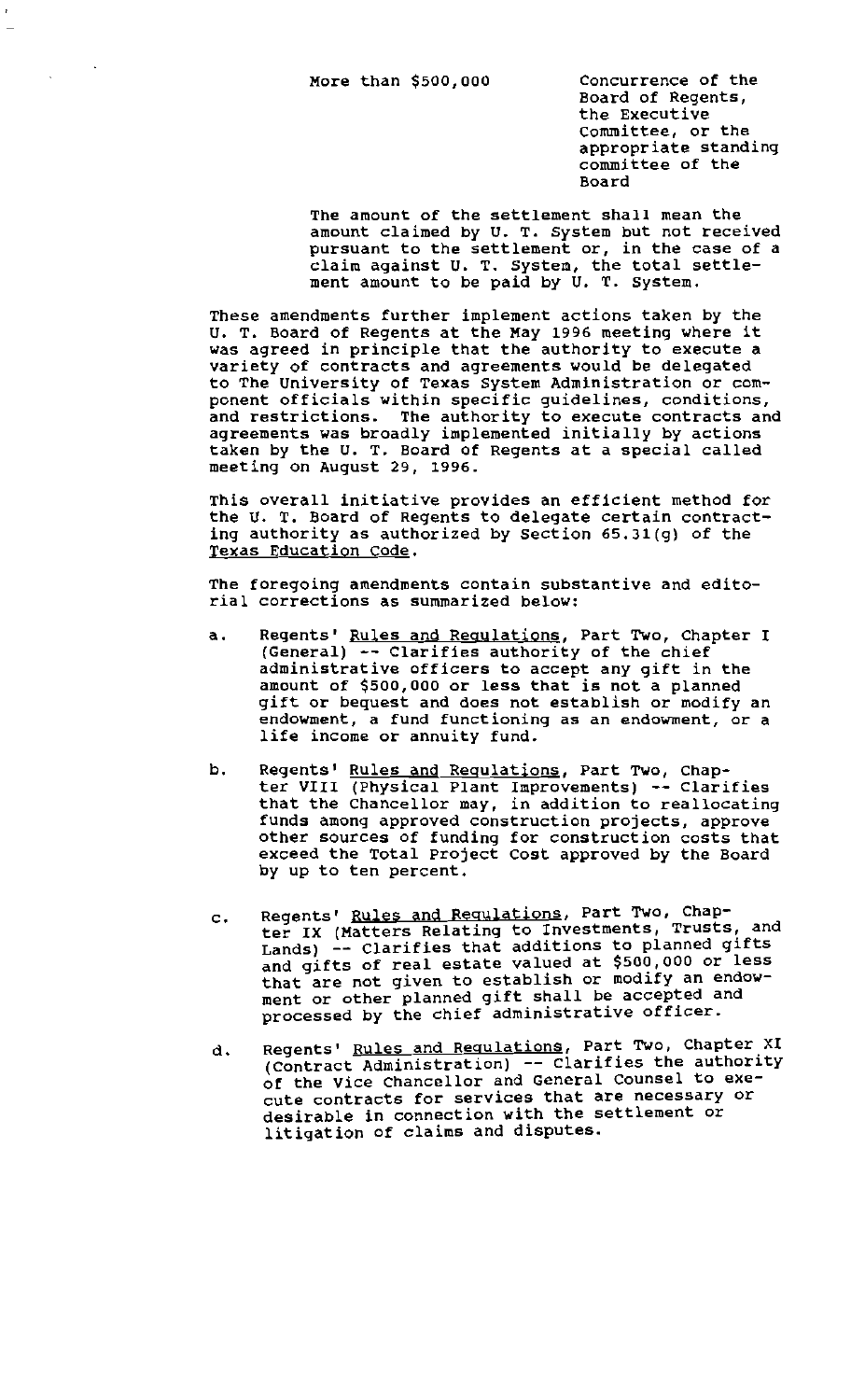$300$  14  $190$ 

2. U. T. Board of Regents - Regents' Rules and Regulations: Amendments to Part One. Chapter I (Board of Regents), and Part Two, Chapter VIII (Physical Plant Improvements), Chapter XI (Contract Administration), and Chapter XIII (Contracts and Grants for Sponsored Research) to Comply with Previous Board Actions Relating to the Delegation of Selected Contract Approval Authority to Designated U. T. system Administration and Component Officials.--The Board, upon recommendation of The University of Texas System Process Review Committee and the Business Affairs and Audit Committee, amended the Regents' Rules and

Regulations, Parts One and Two as set forth below to further implement actions approved by the Board at the May 1996 and Auqust 29, 1996 meetinqs regarding delegation of selected contract approval authority to designated U. T. System Administration and component Officials:

- a. Part One, Chapter I (Board of Regents), Section 9, SUbsection 9.2, SUbdivisions 9.22 and 9.23, relating to contracting authority, were amended to read as set forth below:
	- 9.22 All contracts or agreements, including purchase orders and vouchers, with a cost or value of more than \$500,000 must be approved by the Executive Committee of the Board or approved by the Board via the docket or the agenda except the following, Which do not require prior approval or ratification by the Executive Committee or the Board regardless of the contract amount:

| 9.221 | Contracts, agreements, and                          |
|-------|-----------------------------------------------------|
|       | documents relating to construction                  |
|       | projects previously approved by the                 |
|       | Board in the Capital Improvement                    |
|       | Program and Capital Budget.                         |
| 9.222 | Contracts or grant proposals for                    |
|       | sponsored research, including                       |
|       | institutional support grants, that do               |
|       |                                                     |
|       | not include a license for or                        |
|       | conveyance of intellectual property                 |
|       | owned or controlled by the Board.                   |
| 9.223 | Contracts or agreements for the                     |
|       | purchase of replacement equipment.                  |
| 9.224 | Contracts or agreements for the                     |
|       | purchase of routinely purchased                     |
|       | supplies.                                           |
|       |                                                     |
| 9.225 | Purchases made under a group                        |
|       | purchasing program.                                 |
| 9.226 | Purchases of new equipment identified               |
|       | specifically in the institutional                   |
|       | budget approved by the Board.                       |
|       | 9.23 All contracts for consulting services for more |
|       | than \$250,000 must be approved by the Executive    |
|       | Committee of the Board or approved by the Board     |
|       | via the docket or the agenda.                       |
|       |                                                     |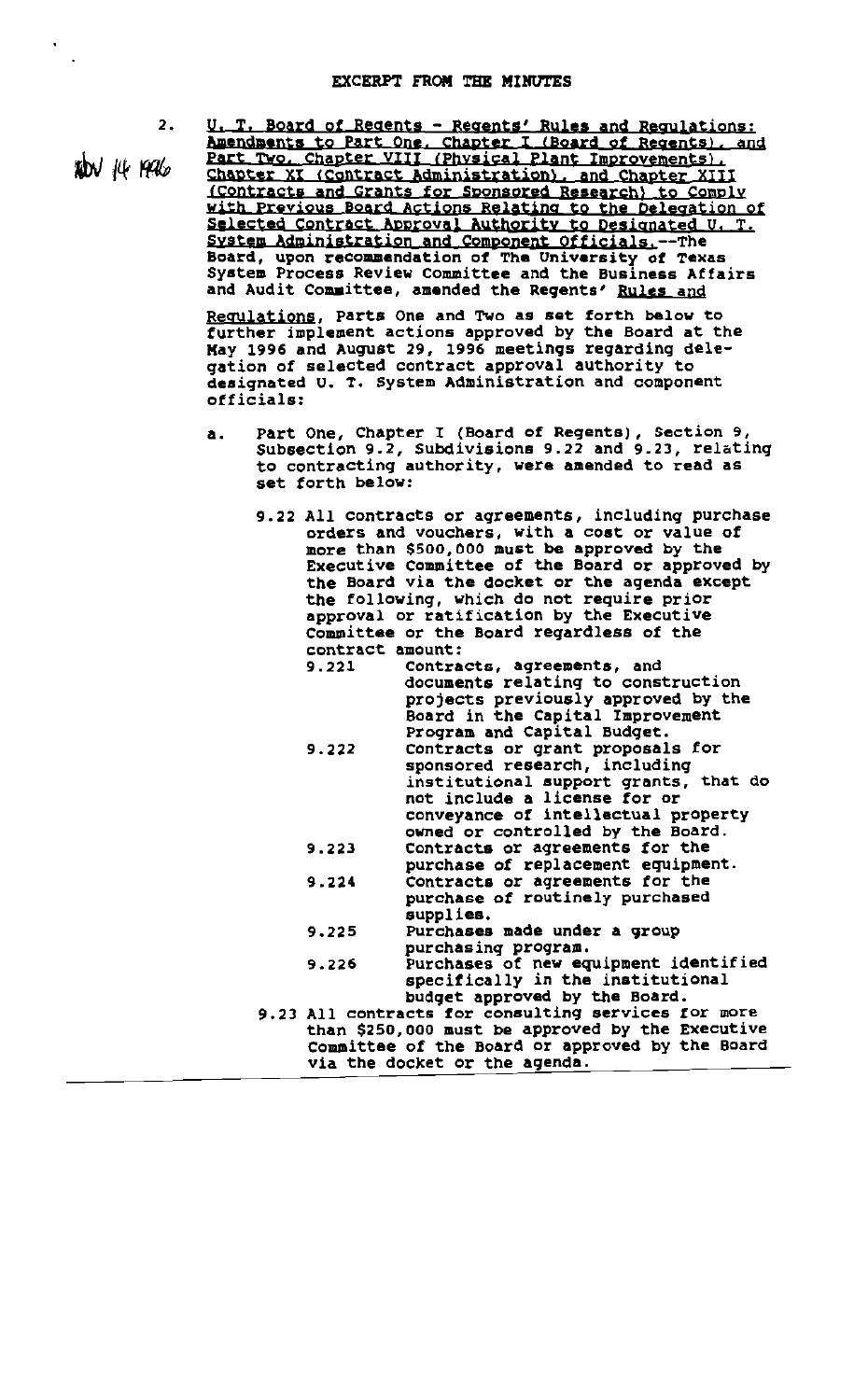- b. Part One, Chapter I, Section 9, Subsection 9.2 was amended by adding Subdivision 9.29, relating to contracts or agreements with foreign entities, as follows:
	- 9.29 All contracts and agreements of any kind or nature with a foreign government or agency thereof and all contracts and agreements for sponsored research with a corporation or other entity organized and operating under the laws of a foreign state must be approved by the Board via the docket or the agenda.
- c. Part Two, Chapter VIII (Physical Plant Improvements), Section 2, Subsection 2.2, subdivision 2.23, relating to contracts for the services of a project architect or engineer for major projects, was amended to read as set forth below:
	- 2.23 The Chancellor, on behalf of the Board, will utilize the services of a project architect or engineer for each Major Project or portion thereof as may be desirable or required by law. Contracts with architects and engineers shall comply with guidelines issued by the Office of General Counsel and shall be written on a standard form approved by the Office of General Counsel.
- d. Part Two, Chapter VIII, Section 3, Subsection 3.3, relating to contracts for professional services in connection with minor projects, was amended to read as follows:
	- 3.3 Professional Services.--Subject to the provisions of Part One, Chapter I, Section 9 of these Rules and Regulations, each chief administrative officer is authorized to execute and deliver on behalf of the Board contracts and agreements with architects, engineers, and other professional service providers for Minor Projects previously approved in accordance with<br>this Chapter. Contracts with architects and Contracts with architects and engineers shall comply with quidelines issued by the Office of General Counsel and shall be written on a standard form approved by the Office of General Counsel.

 $- 85 -$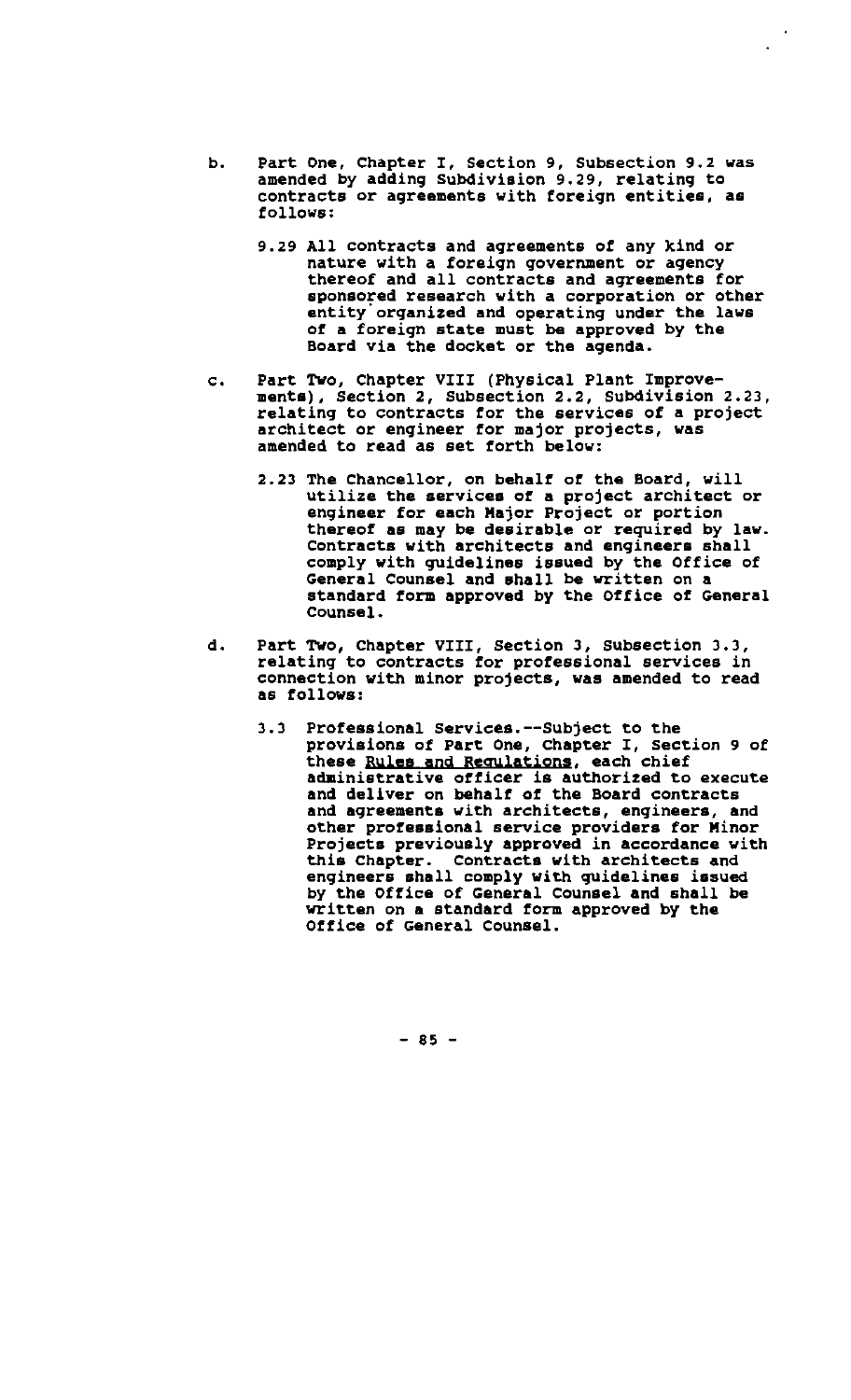e. Part Two, Chapter XI (Contract Administration) Section 2, Subsection 2.1, relating to delegation of contracting authority for small purchases, was amended to read as set forth below:

 $\ddot{\phantom{1}}$ 

- 2.1 Small Purchase Programs.--The Board delegates to each chief administrative officer authority to implement, manage, and oversee a small purchase program to allow purchases of routine supplies, services, and equipment to be made by specified employees. A small purchase program shall not permit any purchase for more than \$5,000. The small purchase program shall provide appropriate oversight and include all procedures necessary to assure compliance with these Rules and Regulations and applicable laws.
- f. Part Two, Chapter XI, Section 3, Subsection 3.2, relating to authority to settle claims and disputes, was amended as set forth below:
	- 3.2 Settlement of Disputes.--Except as provided in Subsection 3.3 of this Section, the Board delegates to the Vice Chancellor and General Counsel authority to execute and deliver on behalf of the Board aqreements for legal services with outside counsel and aqreements settlinq any claim, dispute, or litiqation with a third party in the following amounts. The Vice Chancellor and General Counsel shall consult with the chief administrative officer and the appropriate Executive Vice Chancellor with regard to all significant settlements that<br>will be paid out of institutional funds. The will be paid out of institutional funds. Vice Chancellor and General Counsel shall consult with the Oftice of Development and External Relations with respect to settlement *ot* will contests and other matters relating to gifts and bequests administered by that Office.

 $-86 -$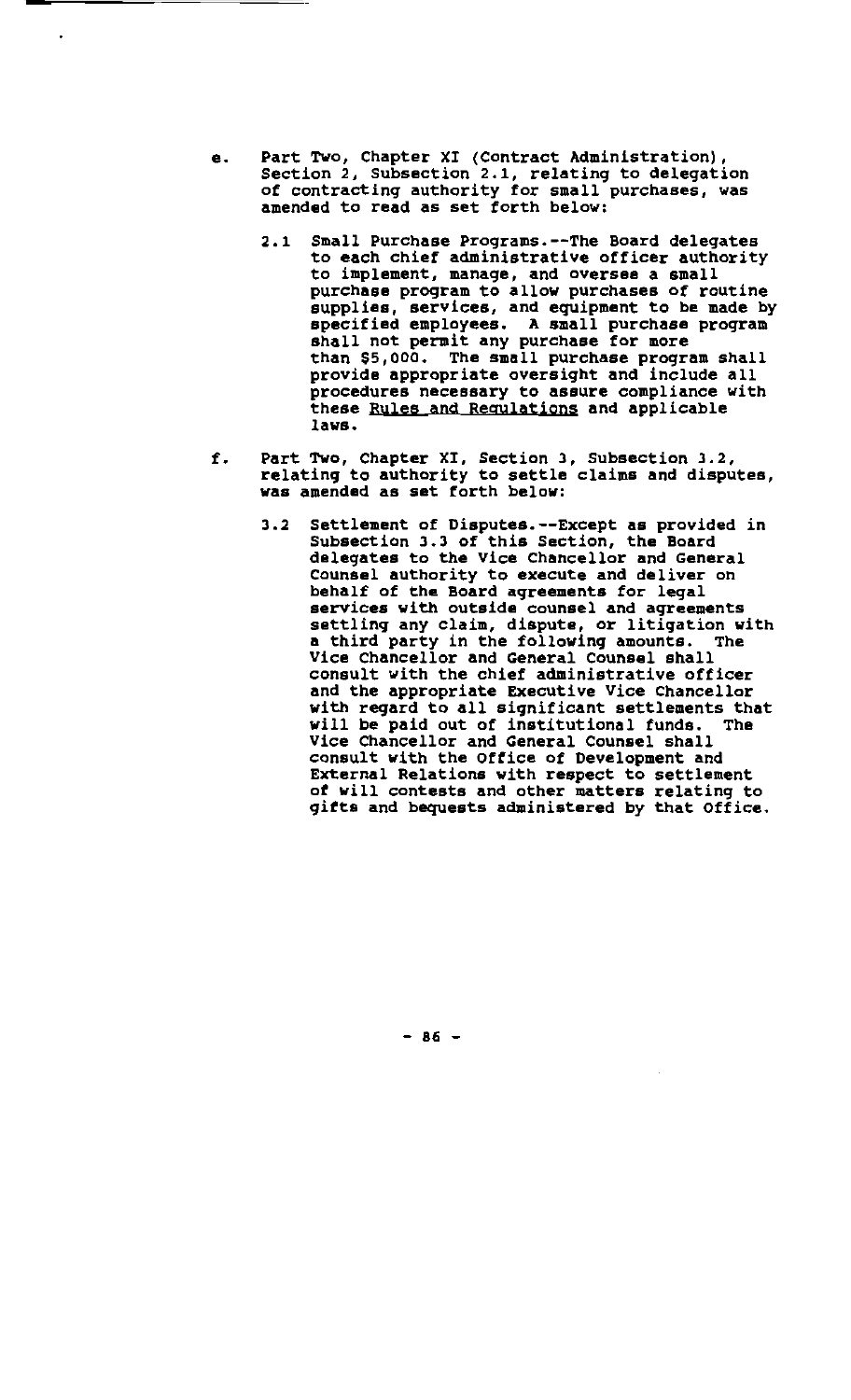| <u>Amount</u>          | AUUILIUNGI<br><b>Requirements</b>                                                                                               |
|------------------------|---------------------------------------------------------------------------------------------------------------------------------|
| \$150,000 or less      | None                                                                                                                            |
| \$150,001 to \$300,000 | Concurrence of<br>the Chancellor or<br>the appropriate<br>Executive<br>Vice Chancellor                                          |
| \$300,001 to \$500,000 | Concurrence of the<br>Chairman of the Board                                                                                     |
| More than \$500,000    | Concurrence of the<br>Board of Regents, the<br>Executive Committee,<br>or the appropriate<br>standing committee of<br>the Board |

Additional

 $\mathbf{r}$ 

g. Part Two, Chapter XI, Section 3 was amended by adding subsection 3.3, regarding authority to settle claims and disputes relating to construction contracts, as follows:

 $\mathbf{I}$ 

- 3.3 Settlement of Claims and Disputes Relating to Construction Projects.--The Board delegates authority to execute all documents necessary or desirable to settle claims and disputes relating to construction projects to the system or component official designated in the construction contract to the extent funding for the project has been authorized in accordance with the provisions *ot* Part Two, Chapter VIII *ot* these Rules and Regulations.
- h. Part Two, Chapter XIII (Contracts and Grants for Sponsored Research), Section 1, relating to dele· gation *ot* contractinq authority with respect to sponsored research and qrant proposals, was amended to read aa follows:
	- Sec. 1. Delegation of Authority.--Subject to the qeneral provisions *ot* Part one, Chapter I, Section 9, the Board deleqates to each chief administrative ofticer authority to

 $\ddot{\phantom{0}}$ 

 $- 87 -$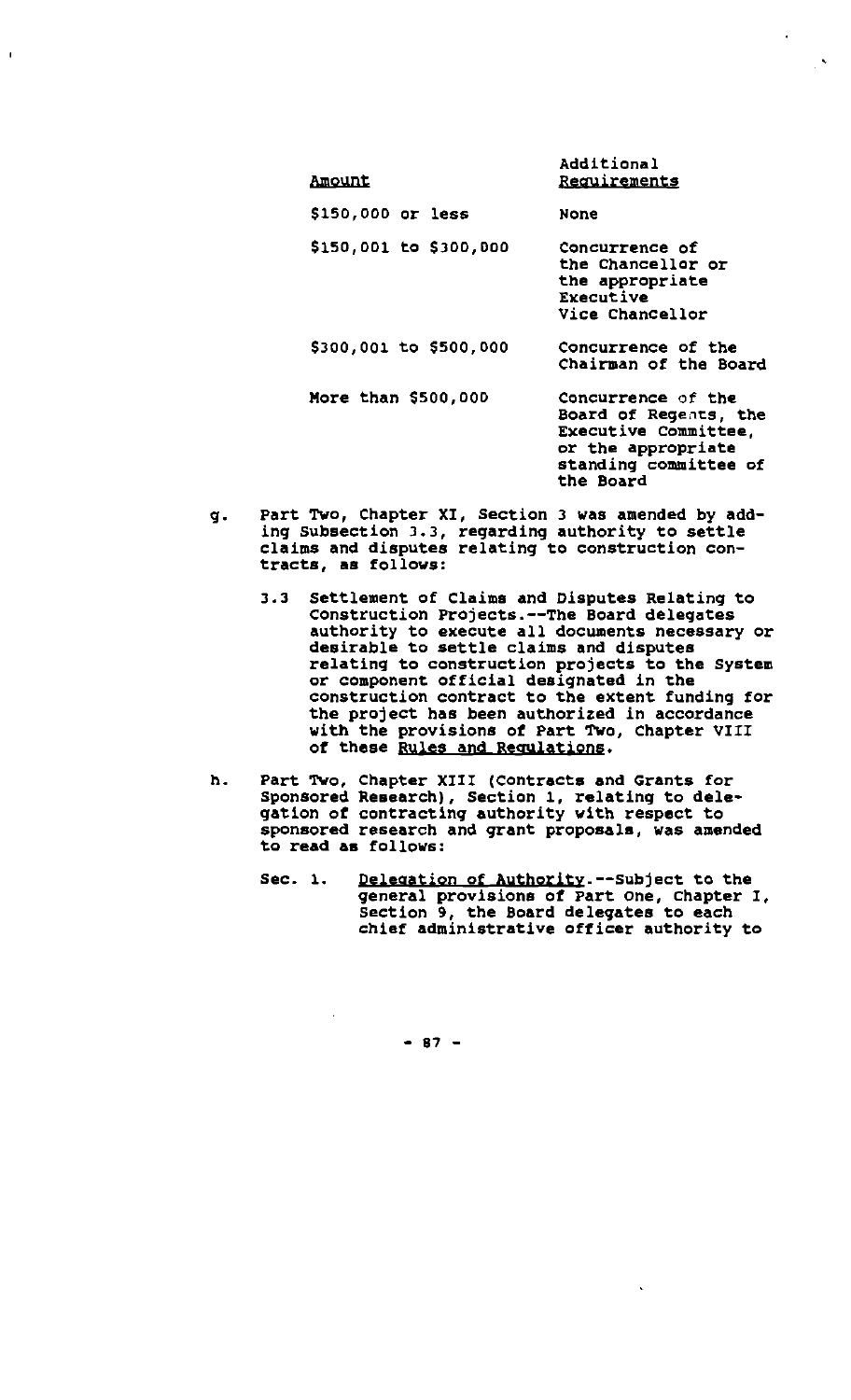execute and 'deliver on behalf of the Board contracts or grant proposals for sponsored research, other than agreements that grant to a third party an interest in intellectual property owned or controlled by the Board, which agreements must be processed as required by Part TWo, Chapter XII, Subsection 9.1 of these Rules and Regulations. Funds shall not be encumbered or expended prior to execution of the contract or grant by the chief administrative officer. The chief administrative officer may require that the chief business officer or delegate approve the businesa aspects of contracts or grant proposals for sponsored research prior to execution.

i. Part Two, Chapter XIII, Section 1, present Subsections 1.1 and 1.2, relating to intellectual property and foreign contracts, were deleted in their entirety.

•

 $\mathcal{F}_\text{c} = \mathcal{F}_\text{c}$  ,  $\mathcal{F}_\text{c}$ 

The foregoing amendments contain substantive and minor editorial corrections for the record as summarized below:

- a. Regents' Rules and Requlations, Part One, Chapter I (Board of Regents) -- Clarifies the kinds of contracts and agreements that are not sUbject to the \$500,000 general limitation on delegated authority, specifies that contracts or grant proposals for sponsored research that do not include a license or grant of intellectual property are not subject to the \$500,000 general limitation on delegated authority, and clarifies that all contracts and agreements with foreign governments or entities must be approved by the Board via the docket or the agenda.
- b. Regents' Rules and Regulations, Part Two, Chapter VIII (Physical Plant Improvements) -- Clarifies that contracts for professional services in connection with construction projects must be on a standard torm approved by the Office of General Counsel and conform to guidelines issued by the Office of General Counsel.

 $- 88 -$